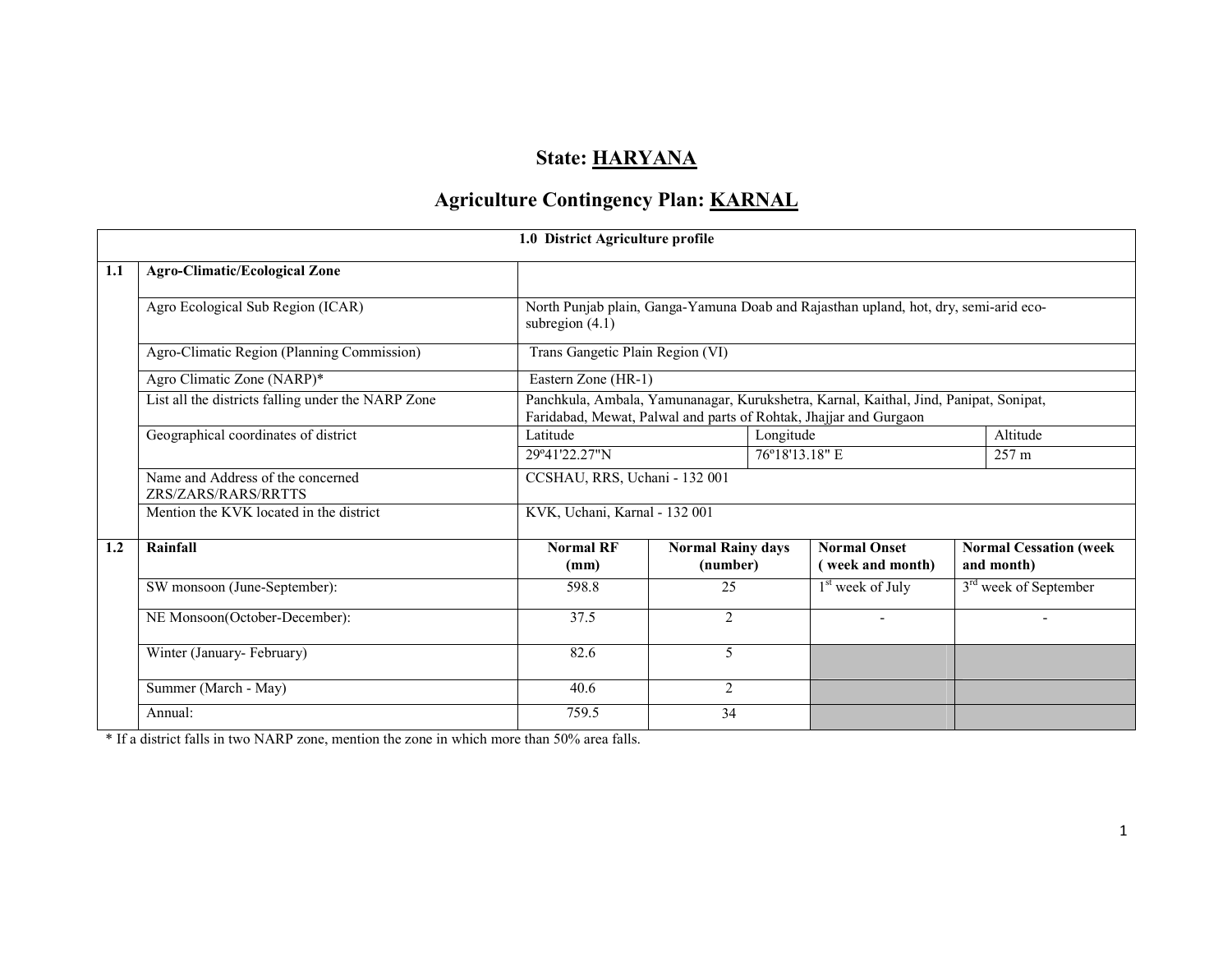| 1.3 | Land use pattern<br>of the district<br>(latest statistics) | Total<br>geographical<br>area | Cultivable<br>area | Forest<br>area | Land under<br>non-<br>agricultural<br>use | Permanent<br>pastures | Cultivable<br>waste<br>land | Land under Misc.<br>tree crops and<br>groves | Barren and<br>uncultivable<br>land | Current<br>fallows | Other<br>fallows |
|-----|------------------------------------------------------------|-------------------------------|--------------------|----------------|-------------------------------------------|-----------------------|-----------------------------|----------------------------------------------|------------------------------------|--------------------|------------------|
|     | Area $(000 \text{ ha})$                                    | 246                           | 220                | 0.3            |                                           |                       |                             |                                              |                                    |                    |                  |

(Source: Statistical Abstract Haryana: 2007-08)

| 1.4 | <b>Major Soil types</b> | Area $(000 \text{ ha})$ | Per cent $(\%)$ of total area |
|-----|-------------------------|-------------------------|-------------------------------|
|     |                         |                         |                               |
|     | Loamy soils             | 155                     | 04                            |
|     | Sandy loam soils        | 89                      | 30 <sup>°</sup>               |

| 1.5 | <b>Agricultural land use</b> | Area ('000 ha)           | Cropping intensity %     |                          |  |  |
|-----|------------------------------|--------------------------|--------------------------|--------------------------|--|--|
|     | Net sown area                | 220.1                    | 175                      |                          |  |  |
|     | Area sown more than once     | 0.2                      |                          |                          |  |  |
|     | Gross cropped area           | 385.4                    |                          |                          |  |  |
| 1.6 | <b>Irrigation</b>            | Area ('000 ha)           |                          |                          |  |  |
|     | Net irrigated area           | 197                      |                          |                          |  |  |
|     | Gross irrigated area         | 384                      |                          |                          |  |  |
|     | Rainfed area                 | 23                       |                          |                          |  |  |
|     | <b>Sources of Irrigation</b> | Number                   | Area ('000 ha)           | % area                   |  |  |
|     | Canals                       |                          | 73                       | $\overline{37}$          |  |  |
|     | Tanks                        | $\overline{\phantom{a}}$ | $\overline{\phantom{0}}$ | $\blacksquare$           |  |  |
|     | Open wells                   | $\overline{\phantom{a}}$ | $\overline{\phantom{a}}$ | $\overline{\phantom{a}}$ |  |  |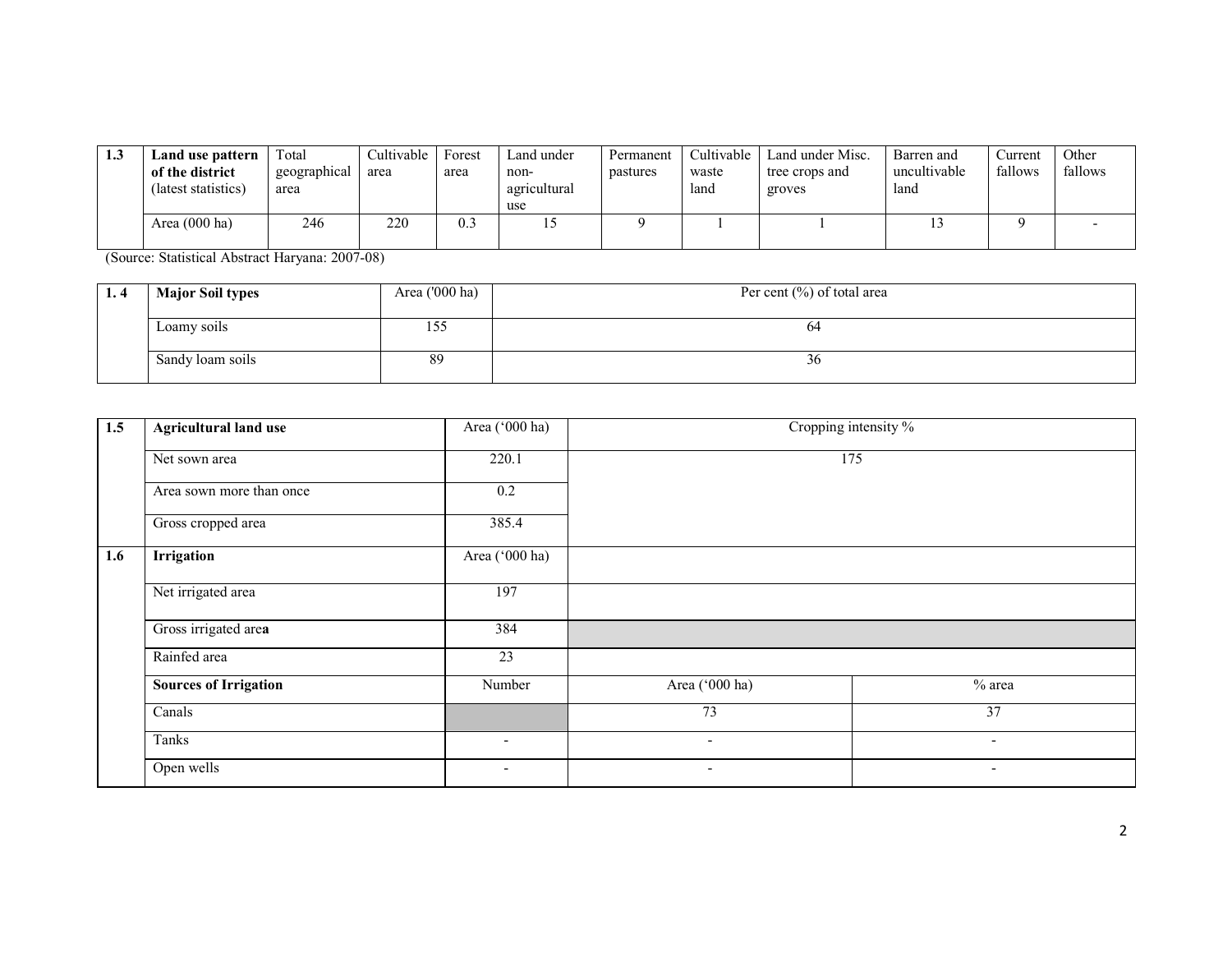| Bore wells                       | $\overline{\phantom{0}}$                 |                          | 124                      | 63                       |
|----------------------------------|------------------------------------------|--------------------------|--------------------------|--------------------------|
| Lift irrigation                  | $\overline{\phantom{a}}$                 |                          | $\overline{\phantom{a}}$ | $\overline{\phantom{0}}$ |
| Other sources                    | $\overline{\phantom{a}}$                 |                          | $\overline{\phantom{a}}$ | ٠                        |
| Total                            | $\blacksquare$                           |                          | 197                      | $\overline{\phantom{a}}$ |
| Pumpsets                         | 65628                                    |                          |                          |                          |
| Micro-irrigation                 |                                          |                          |                          |                          |
| Groundwater availability and use | No. of blocks                            | $%$ area                 |                          | Quality of water         |
| Over exploited*                  | 6                                        | 100                      |                          | $\sim$                   |
| Critical                         | $\overline{\phantom{0}}$                 | $\overline{\phantom{0}}$ |                          | $\overline{\phantom{a}}$ |
| Semi-critical                    | $\overline{\phantom{0}}$                 | $\blacksquare$           |                          | $\overline{\phantom{a}}$ |
| Safe                             | $\overline{\phantom{a}}$                 | $\overline{\phantom{a}}$ |                          | $\overline{\phantom{a}}$ |
| Wastewater availability and use  |                                          | $\overline{\phantom{a}}$ |                          | $\overline{\phantom{a}}$ |
| Ground water quality             | Alkaline in nature and moderately saline |                          |                          |                          |

\*over-exploited: groundwater utilization > 100%; critical: 90-100%; semi-critical: 70-90%; safe: <70%

#### 1.7 Area under major field crops & Horticulture (2008-09)

| 1.7 | <b>Major Field Crops cultivated</b> |                          | Area ('000 ha)*          |              |                          |                          |                          |                          |      |  |  |
|-----|-------------------------------------|--------------------------|--------------------------|--------------|--------------------------|--------------------------|--------------------------|--------------------------|------|--|--|
|     |                                     |                          | <b>Kharif</b><br>Rabi    |              |                          | <b>Summer</b>            |                          | <b>Grand Total</b>       |      |  |  |
|     |                                     | <b>Irrigated</b>         | Rainfed                  | <b>Total</b> | <b>Irrigated</b>         | Rainfed                  | <b>Total</b>             |                          |      |  |  |
|     | Wheat                               | $\overline{\phantom{0}}$ |                          |              | $\overline{\phantom{a}}$ | $\overline{\phantom{a}}$ | 169                      |                          | 169  |  |  |
|     | Rice                                | $\overline{\phantom{0}}$ | $\overline{\phantom{a}}$ | 168          | $\overline{\phantom{0}}$ | $\overline{\phantom{a}}$ | $\overline{\phantom{0}}$ | -                        | 168  |  |  |
|     | Sugarcane (Gur)                     | $\overline{\phantom{a}}$ | $\overline{\phantom{a}}$ | 12.4         | $\overline{\phantom{a}}$ | $\overline{\phantom{0}}$ | $\overline{\phantom{0}}$ | $\overline{\phantom{0}}$ | 12.4 |  |  |
|     | Rapeseed & Mustard                  | $\overline{\phantom{0}}$ | $\overline{\phantom{a}}$ |              |                          | $\overline{\phantom{a}}$ | 0.7                      | -                        | 0.7  |  |  |
|     |                                     |                          |                          |              |                          |                          |                          |                          |      |  |  |
|     | <b>Horticulture crops - Fruits</b>  | <b>Total area</b><br>0.6 |                          |              |                          |                          |                          |                          |      |  |  |
|     | Mango                               |                          |                          |              |                          |                          |                          |                          |      |  |  |
|     | Guava                               |                          |                          |              |                          | 0.6                      |                          |                          |      |  |  |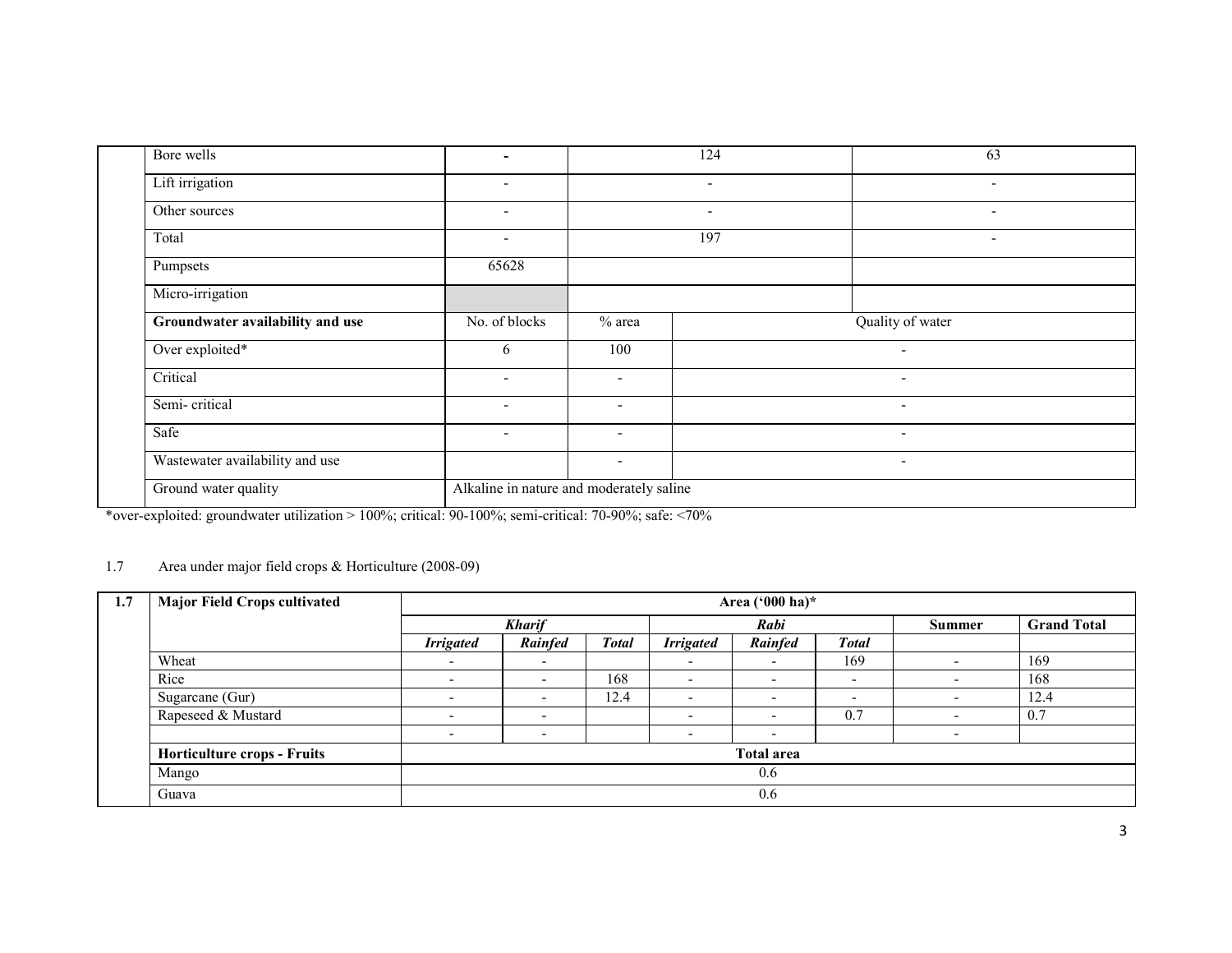| Aonla                               | 0.1                      |  |
|-------------------------------------|--------------------------|--|
| Horticultural crops - Vegetables    | <b>Total area</b>        |  |
| Tomato                              | 3.6                      |  |
| Cauliflower                         | 2.4                      |  |
| Radish                              | 2.4                      |  |
| Potato                              | 2.4                      |  |
| <b>Medicinal and Aromatic crops</b> | <b>Total area</b>        |  |
| Jatropha                            | 0.03                     |  |
| Ashwagandha                         | $\overline{\phantom{a}}$ |  |
| Aloe vera                           | 0.005                    |  |
| Lemon grass+palmarosa               | $\overline{\phantom{a}}$ |  |
| Others                              | 0.01                     |  |
| <b>Plantation crops</b>             | $\overline{\phantom{a}}$ |  |
| <b>Fodder crops</b>                 | $\blacksquare$           |  |
| Total fodder crop area              | $\overline{\phantom{a}}$ |  |
| Grazing land                        | $\overline{\phantom{a}}$ |  |
| Sericulture etc                     | --                       |  |
| Others (Specify)                    | $\overline{\phantom{a}}$ |  |

| 1.8              | <b>Livestock</b> (2008-09)   | <b>Male ('000)</b>       | Female ('000)             | <b>Total ('000)</b> |
|------------------|------------------------------|--------------------------|---------------------------|---------------------|
|                  | Cattle                       |                          |                           | 125                 |
|                  | Buffaloes total              | $\overline{\phantom{a}}$ | $\overline{\phantom{0}}$  | 381                 |
|                  | Commercial dairy farms       | $\overline{\phantom{a}}$ | $\overline{\phantom{0}}$  |                     |
|                  | Goat                         | $\overline{\phantom{0}}$ | $\overline{\phantom{a}}$  | 11                  |
|                  | Sheep                        |                          |                           | 17                  |
|                  | Others (Camel, Pig, Yak etc) | $\overline{\phantom{0}}$ | $\overline{\phantom{0}}$  | 21                  |
| 1.9 <sup>°</sup> | Poultry                      | No. of farms             | Total No. of birds ('000) |                     |
|                  | Commercial                   | <b>NA</b>                | 4693                      |                     |
|                  | Backyard                     | <b>NA</b>                | 9                         |                     |
| 1.10             |                              | <b>Fisheries</b>         |                           |                     |
|                  | A. Capture                   |                          |                           |                     |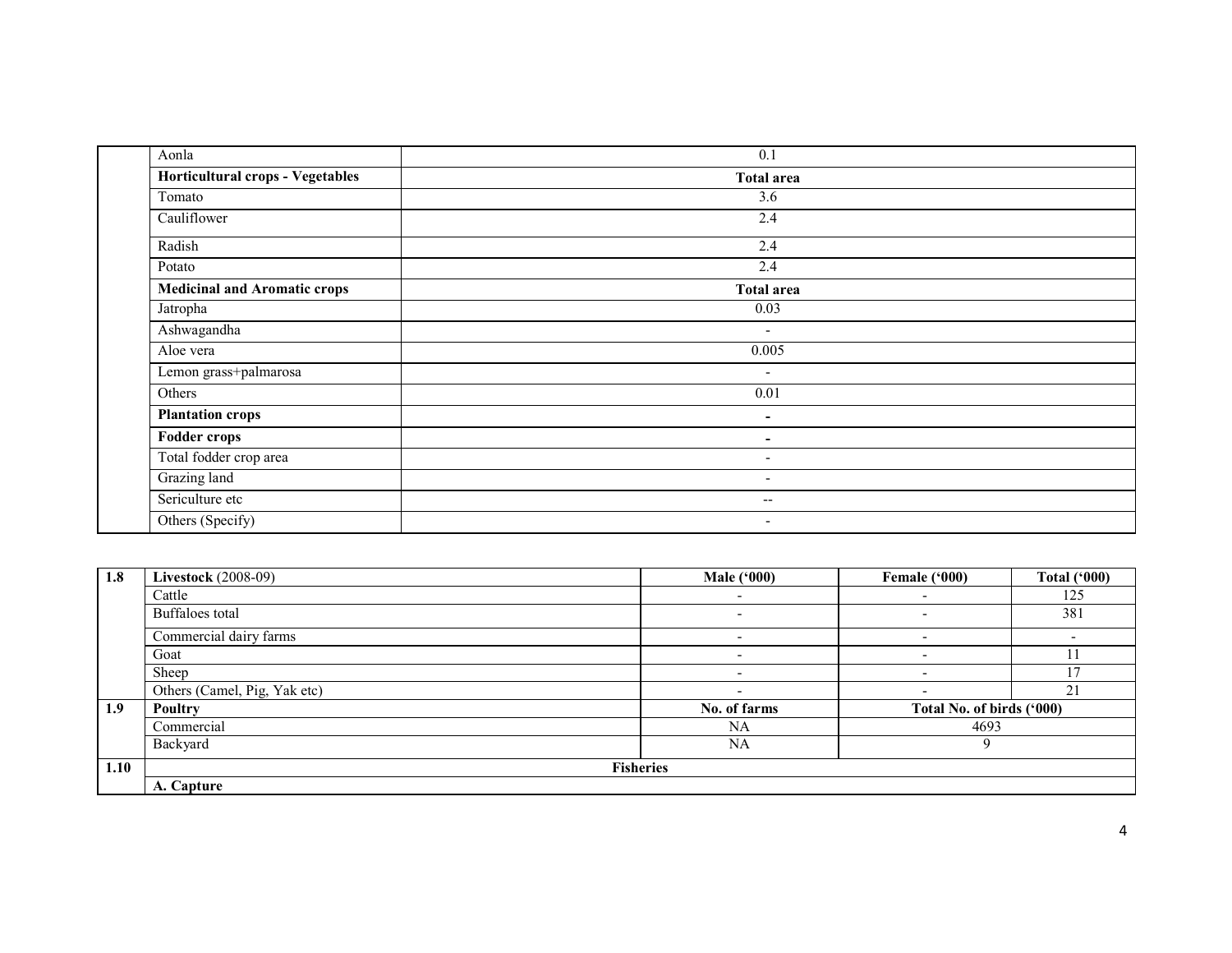| Source:<br>i)<br><b>Marine</b><br>(Data                 | No. of fishermen |                        | <b>Boats</b> |                          | <b>Nets</b>                |                               |
|---------------------------------------------------------|------------------|------------------------|--------------|--------------------------|----------------------------|-------------------------------|
| Fisheries Dept.)                                        |                  | Mechnised              | Non-         | Mechnised (Trawl         | Non-mechnised (Shore       | (Ice plants etc.)             |
|                                                         |                  |                        | mechnised    | nets, Grill nets)        | seines, stake & trap nets) |                               |
|                                                         |                  | -                      |              |                          |                            | <b>NA</b>                     |
| Source:<br>ii)<br>Inland<br>(Data                       |                  | No. Farmer owned ponds |              | <b>No. of Reserviors</b> | No. of village tanks       |                               |
| Fisheries Dept.)                                        |                  | NΑ                     |              | <b>NA</b>                | NA                         |                               |
| <b>B.</b> Culture                                       |                  |                        |              |                          |                            |                               |
|                                                         |                  | Water Spread Area (ha) |              | Yield (t/ha)             |                            | <b>Production ('000 tons)</b> |
| i)<br><b>Brakish</b><br>water<br>MPEDA/Fisheries Dept.) | (Data<br>source: | NA                     |              | NA                       |                            | NA                            |
| ii) Fresh water (Data source: Fisheries Dept.)          |                  |                        |              |                          |                            |                               |
| <b>Others</b>                                           |                  |                        |              |                          |                            |                               |

## 1.11 Production and Productivity of major crops (Average of 2006-07, 2007-08 & 2008-09)

| 1.11           | Name of crop                     | <b>Kharif</b> |                          | Rabi                     |                          |                          | <b>Summer</b>            |            | <b>Total</b> |
|----------------|----------------------------------|---------------|--------------------------|--------------------------|--------------------------|--------------------------|--------------------------|------------|--------------|
|                |                                  | Production    | Productivity             | Production               | Productivity             | Production               | Productivity             | Production | Productivity |
|                |                                  | (1000 t)      | (kg/ha)                  | (1000 t)                 | (kg/ha)                  | (1000 t)                 | (kg/ha)                  | (000 t)    | (kg/ha)      |
|                | Wheat                            | -             |                          | 739                      | 4423                     | $\overline{\phantom{a}}$ | $\overline{\phantom{a}}$ | 739        | 4423         |
| $\overline{2}$ | Rice                             | 533           | 3333                     | $\overline{\phantom{a}}$ | $\overline{\phantom{a}}$ | $\overline{\phantom{a}}$ | $\overline{\phantom{a}}$ | 533        | 3333         |
| 3              | Sugarcane (Gur)                  | 87            | 7253                     | $\overline{\phantom{0}}$ | $\overline{\phantom{a}}$ | $\overline{\phantom{a}}$ | $\overline{\phantom{a}}$ | 87         | 7253         |
| 4              | Rapeseed & Mustard               | ۰             | $\overline{\phantom{a}}$ |                          | 1341                     |                          | $\overline{\phantom{a}}$ |            | 1341         |
| Others         |                                  | -             |                          |                          |                          | $\overline{\phantom{a}}$ | $\overline{\phantom{a}}$ |            |              |
|                | <b>Major Horticultural crops</b> |               |                          |                          |                          |                          |                          |            |              |
|                | Mango                            | 6001          |                          |                          |                          |                          |                          | 6001       |              |
| $\overline{2}$ | Guava                            | 3147          |                          |                          |                          |                          |                          | 3147       |              |
| 3              | Aomla                            | 580           |                          |                          |                          |                          |                          | 580        |              |
|                | <b>Major Vegetable crops</b>     |               |                          |                          |                          |                          |                          |            |              |
|                | Tomato                           |               |                          | 55495                    | 15461                    |                          |                          | 55495      | 15461        |
| $\overline{c}$ | Cauliflower                      | 53363         | 22271                    |                          |                          |                          |                          | 53363      | 22271        |
| 3              | Radish                           | 38271         | 15900                    |                          |                          |                          |                          | 38271      | 15900        |
| 4              | Potato                           |               |                          | 44229                    | 18560                    |                          |                          | 44229      | 18560        |

(Source: Directorate of Extension Education, CCSHAU, Hisar)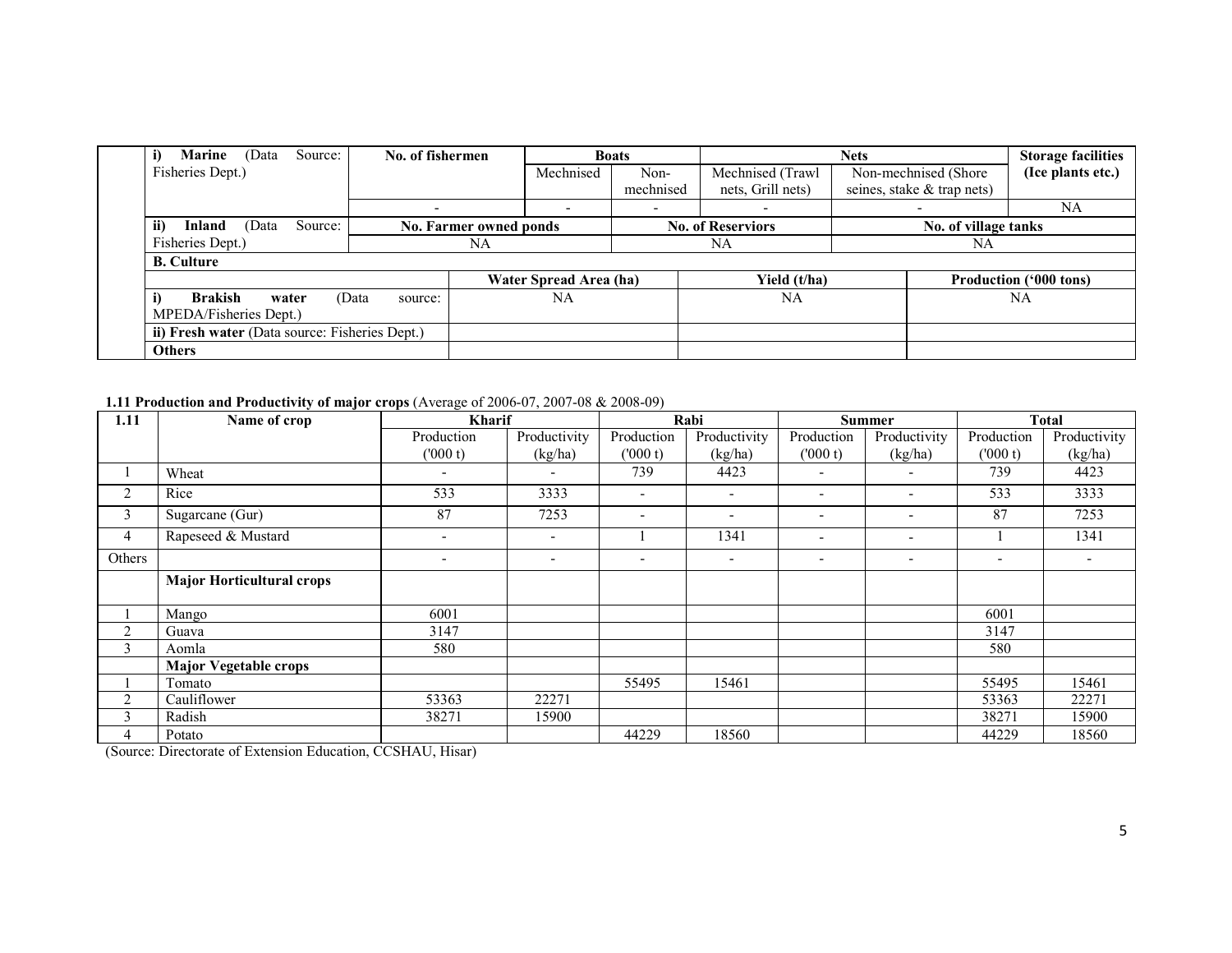| 1.12 | Sowing window for 5<br>major crops (start and end<br>of sowing period) | Wheat                    | <b>Rice</b>        | Sugarcane                   | Rapeseed & Mustard          |
|------|------------------------------------------------------------------------|--------------------------|--------------------|-----------------------------|-----------------------------|
|      | Kharif-Rainfed                                                         |                          |                    |                             |                             |
|      | Kharif-Irrigated                                                       |                          | 15 May $-$ 30 June | Mid February – End of March |                             |
|      | Rabi-Rainfed                                                           |                          |                    |                             |                             |
|      | Rabi-Irrigated                                                         | October of end $-15$ Nov |                    |                             | September end $-20$ October |

| 1.13 | What is the major contingency the district is prone to? (Tick<br>mark) | Regular                  | Occasional               | <b>None</b>              |
|------|------------------------------------------------------------------------|--------------------------|--------------------------|--------------------------|
|      | Drought                                                                | $\overline{\phantom{0}}$ |                          | $\overline{\phantom{0}}$ |
|      | Flood                                                                  | ٠                        |                          |                          |
|      | Cyclone                                                                | ٠                        | $\overline{\phantom{a}}$ |                          |
|      | Hail storm                                                             | ٠                        |                          | $\overline{\phantom{a}}$ |
|      | Heat wave                                                              |                          | $\overline{\phantom{a}}$ | $\overline{\phantom{a}}$ |
|      | Cold wave                                                              |                          | $\sim$                   | $\overline{\phantom{a}}$ |
|      | Frost                                                                  | $\overline{\phantom{0}}$ |                          | $\overline{\phantom{0}}$ |
|      | Sea water inundation                                                   | ٠                        |                          |                          |
|      | Pests and diseases (specify)                                           | $\overline{\phantom{0}}$ |                          |                          |
|      | Others (Specify)                                                       | $\overline{\phantom{0}}$ | $\overline{\phantom{0}}$ | $\overline{\phantom{0}}$ |

| 1.14 | Include Digital maps of the district for | Location map of district with in State as Annexure I | Enclosed: Yes |
|------|------------------------------------------|------------------------------------------------------|---------------|
|      |                                          | Mean annual rainfall as Annexure 2                   | Enclosed: Yes |
|      |                                          |                                                      |               |
|      |                                          | Soil map as Annexure 3                               | Enclosed: No  |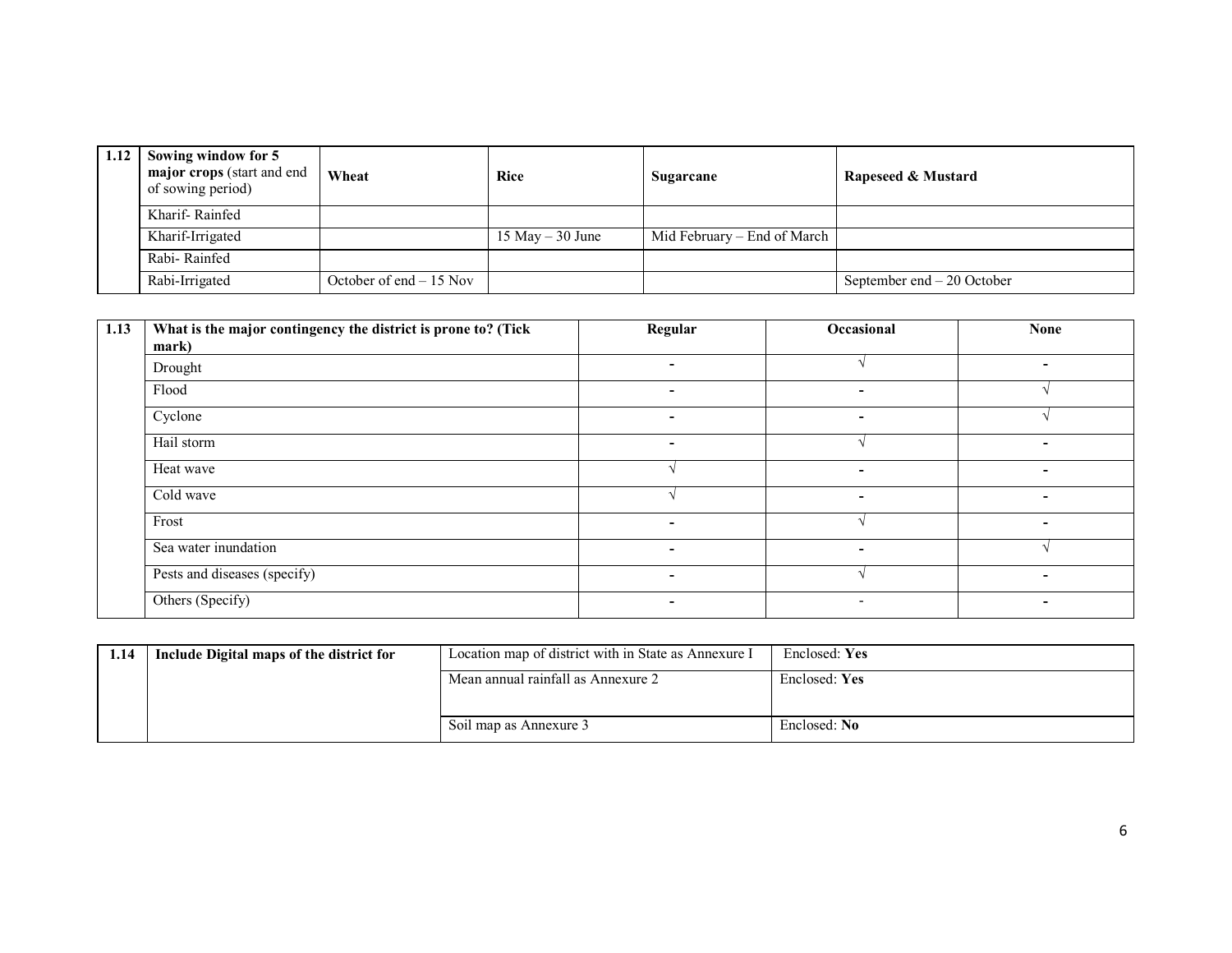#### 2.0 Strategies for weather related contingencies

2.1 Drought

2.1.1 Rainfed situation (No rainfed area)

| Condition            |           |                                      | <b>Suggested Contingency measures</b> |                    |                   |
|----------------------|-----------|--------------------------------------|---------------------------------------|--------------------|-------------------|
| Early season drought |           | Major Farming   Crop/cropping system | Change in crop/                       | Agronomic measures | <b>Remarks</b> on |
| (delayed onset)      | situation |                                      | cropping system                       |                    | Implementation    |
| Delay by 2 weeks     |           |                                      | NA                                    |                    |                   |
| (Specify month)      |           |                                      |                                       |                    |                   |

| Condition            |                      |                      |                 | <b>Suggested Contingency measures</b> |                |
|----------------------|----------------------|----------------------|-----------------|---------------------------------------|----------------|
| Early season drought | <b>Major Farming</b> | Crop/cropping system | Change in crop/ | <b>Agronomic measures</b>             | Remarks on     |
| (delayed onset)      | situation            |                      | cropping system |                                       | Implementation |
|                      |                      |                      | NA              |                                       |                |
| Delay by 4 weeks     |                      |                      |                 |                                       |                |
| (Specify month)      |                      |                      |                 |                                       |                |
|                      |                      |                      |                 |                                       |                |

| Condition                   |                      |                      |                 | <b>Suggested Contingency measures</b> |                   |
|-----------------------------|----------------------|----------------------|-----------------|---------------------------------------|-------------------|
| <b>Early season drought</b> | <b>Major Farming</b> | Crop/cropping system | Change in crop/ | <b>Agronomic measures</b>             | <b>Remarks</b> on |
| (delayed onset)             | situation            |                      | cropping system |                                       | Implementation    |
|                             |                      |                      | NA              |                                       |                   |
| Delay by 6 weeks            |                      |                      |                 |                                       |                   |
| (Specify month)             |                      |                      |                 |                                       |                   |
|                             |                      |                      |                 |                                       |                   |

| Condition                   |                      |                      |                 | <b>Suggested Contingency measures</b> |                   |
|-----------------------------|----------------------|----------------------|-----------------|---------------------------------------|-------------------|
| <b>Early season drought</b> | <b>Major Farming</b> | Crop/cropping system | Change in crop/ | <b>Agronomic measures</b>             | <b>Remarks</b> on |
| (delayed onset)             | situation            |                      | cropping system |                                       | Implementation    |
| Delay by 8 weeks            |                      |                      | NA              |                                       |                   |
| (Specify month)             |                      |                      |                 |                                       |                   |
|                             |                      |                      |                 |                                       |                   |
|                             |                      |                      |                 |                                       |                   |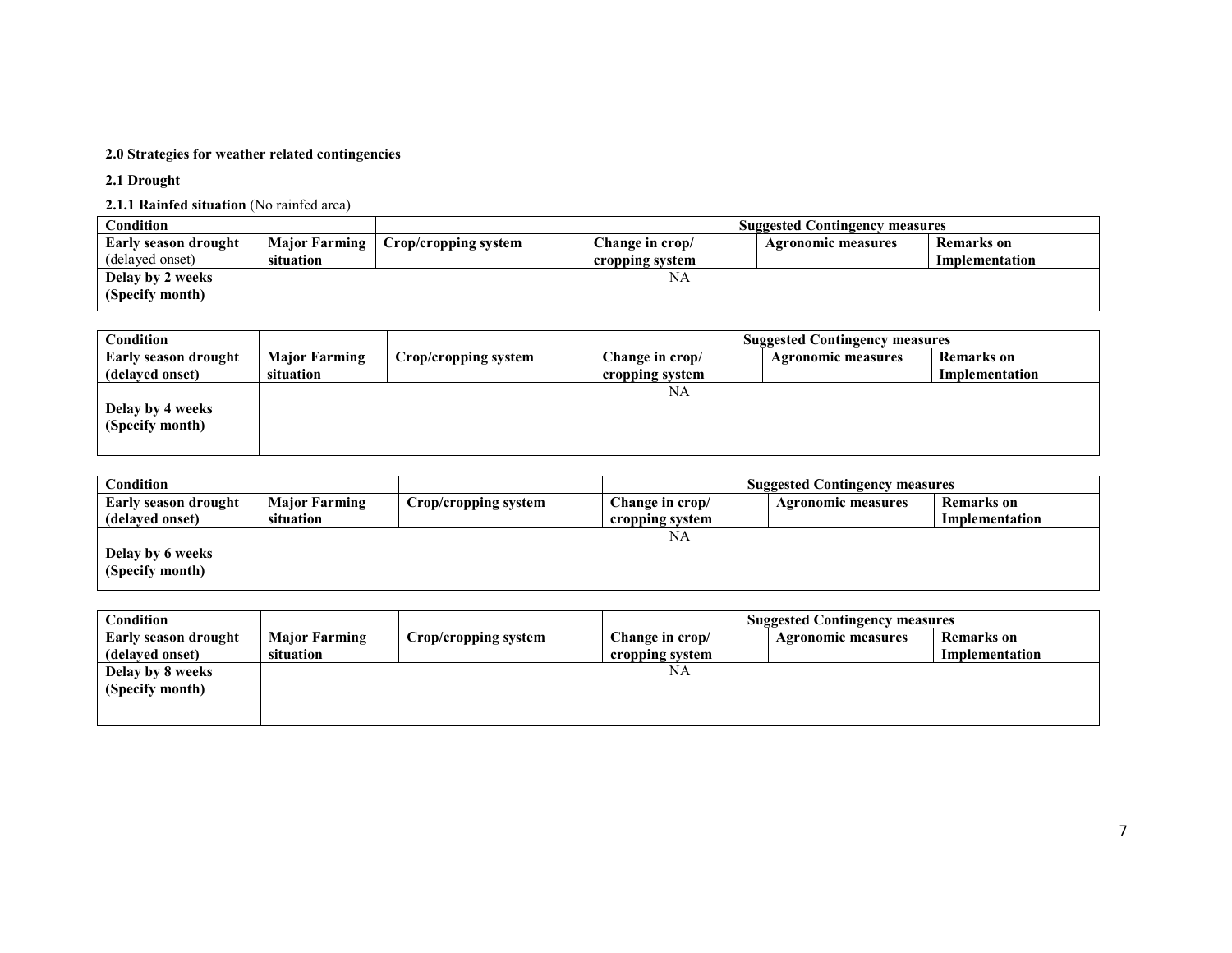| Condition                                                                                                                       |                                   |                      |                 | <b>Suggested Contingency measures</b>             |                                     |
|---------------------------------------------------------------------------------------------------------------------------------|-----------------------------------|----------------------|-----------------|---------------------------------------------------|-------------------------------------|
| Early season drought<br>(Normal onset)                                                                                          | <b>Major Farming</b><br>situation | Crop/cropping system | Crop management | Soil nutrient & moisture<br>conservation measures | <b>Remarks</b> on<br>Implementation |
| <b>Normal onset</b><br>followed by 15-20<br>days dry spell after<br>sowing leading to<br>poor<br>germination/crop<br>stand etc. |                                   |                      | NA              |                                                   |                                     |

| <b>Condition</b>                                                                                 |                                   |                      | <b>Suggested Contingency measures</b> |                                                   |                                     |  |
|--------------------------------------------------------------------------------------------------|-----------------------------------|----------------------|---------------------------------------|---------------------------------------------------|-------------------------------------|--|
| Mid season drought<br>(long dry spell,<br>consecutive 2 weeks<br>rainless $(>2.5$ mm)<br>period) | <b>Major Farming</b><br>situation | Crop/cropping system | Crop management                       | Soil nutrient & moisture<br>conservation measures | <b>Remarks</b> on<br>Implementation |  |
| At vegetative stage                                                                              |                                   |                      | NA                                    |                                                   |                                     |  |

| Condition                              | <b>Suggested Contingency measures</b>                     |  |                 |                                                   |                              |
|----------------------------------------|-----------------------------------------------------------|--|-----------------|---------------------------------------------------|------------------------------|
| Mid season drought<br>(long dry spell) | <b>Major Farming</b><br>Crop/cropping system<br>situation |  | Crop management | Soil nutrient & moisture<br>conservation measures | Remarks on<br>Implementation |
| At reproductive stage                  |                                                           |  | NA              |                                                   |                              |

| Condition               |                                   |                      | <b>Suggested Contingency measures</b> |                    |                                     |  |
|-------------------------|-----------------------------------|----------------------|---------------------------------------|--------------------|-------------------------------------|--|
| <b>Terminal drought</b> | <b>Major Farming</b><br>situation | Crop/cropping system | Crop management                       | Rabi crop planning | <b>Remarks</b> on<br>Implementation |  |
|                         | NA                                |                      |                                       |                    |                                     |  |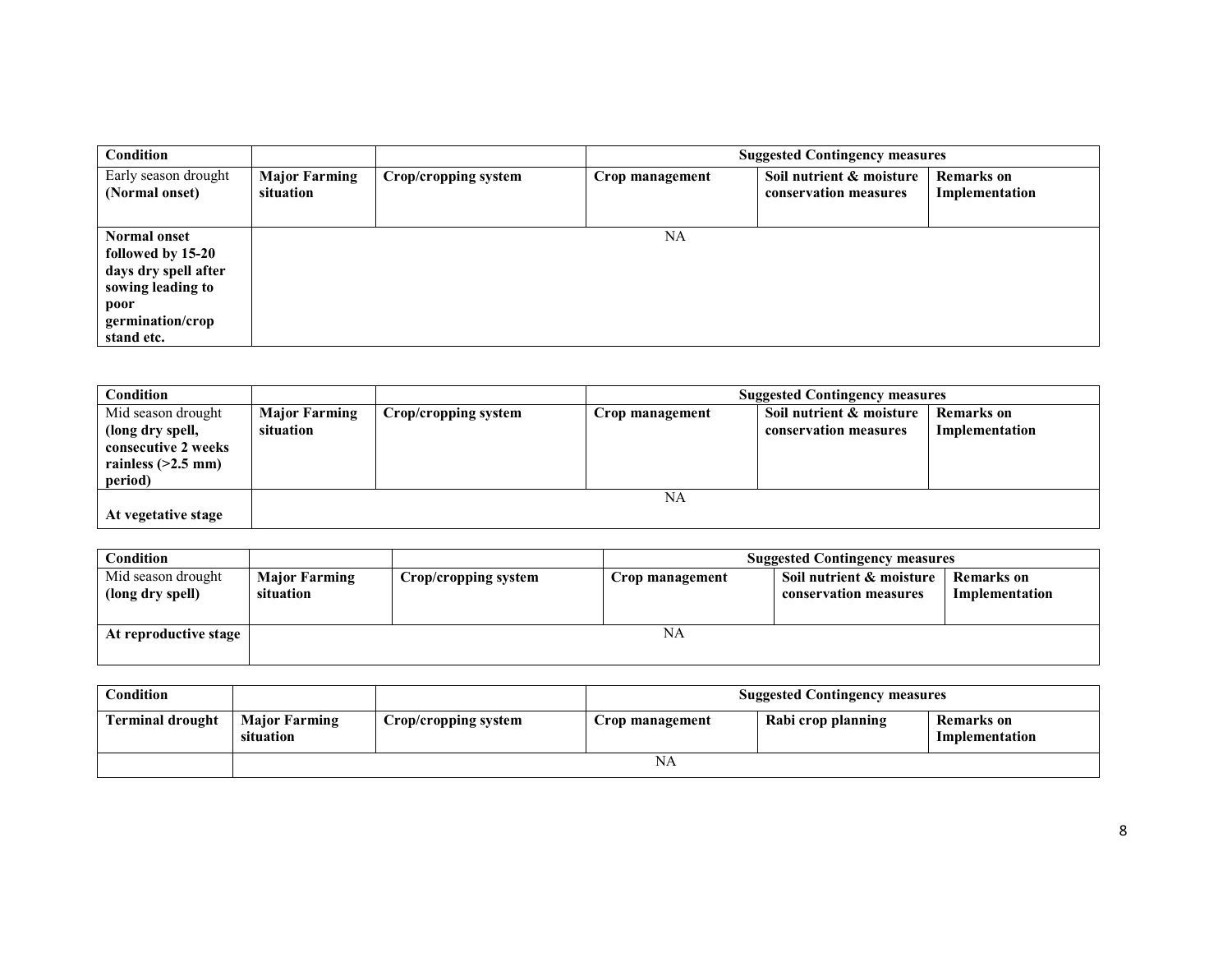# 2.1.2 Irrigated situation

| Condition                                                                      |                                                                      |                         | <b>Suggested Contingency measures</b> |                                                                                                                                                                                                                                                                                                                                                                                                                                                                                                                                                                     |                                                                                                                                                                                                               |  |  |
|--------------------------------------------------------------------------------|----------------------------------------------------------------------|-------------------------|---------------------------------------|---------------------------------------------------------------------------------------------------------------------------------------------------------------------------------------------------------------------------------------------------------------------------------------------------------------------------------------------------------------------------------------------------------------------------------------------------------------------------------------------------------------------------------------------------------------------|---------------------------------------------------------------------------------------------------------------------------------------------------------------------------------------------------------------|--|--|
|                                                                                | Major<br>Farming<br>situation                                        | Crop/cropping<br>system | Change in<br>crop/cropping<br>system  | <b>Agronomic measures</b>                                                                                                                                                                                                                                                                                                                                                                                                                                                                                                                                           | <b>Remarks</b> on<br>Implementation                                                                                                                                                                           |  |  |
| Delayed/<br>limited<br>release of<br>water in<br>canals due to<br>low rainfall | Upland<br>Alluvial<br>soils heavy<br>textured,<br>canal<br>irrigated | Rice-wheat              | No change                             | • Use 10-15% higher seed rate,<br>• optimum plant spacing<br>• Sprinkler irrigation, Planting on beds, planting with ridger<br>seeder, Laser land leveling,<br>• Conjunctive use of canal and ground waters.<br>• Split application of fertilizer, Application of organic manures,<br>Straw mulching, Adopt Short duration cultivars<br>• Adoption of plant protection measures<br>• Soaking of wheat seeds before sowing, seed treatment with<br>biofertilizer, deep ploughing during kharif season<br>• Shallow irrigation of 4-5 cm depth, weed free environment | Seeds from State, national<br>seed and private seed<br>agencies. The schemes of<br>NREGS, RKRY, NFSM,<br>NHM are in operation.<br>Govt. subsidy on<br>sprinkler, drip irrigation<br>systems and laser leveler |  |  |
|                                                                                |                                                                      | Sugarcane               | No change                             | • Drip/Furrow irrigation in sugarcane, paired row planting,<br>optimum plant spacing, Planting on beds, straw mulching<br>• Laser land leveling<br>• Split application of fertilizer, Application of organic manures<br>• Intercultural operation and earthing up, Conjunctive use of<br>brackish ground waters with canal waters<br>• Short duration cultivars<br>• Adoption of plant protection measures<br>• Weed free environment                                                                                                                               | $-do-$                                                                                                                                                                                                        |  |  |

| Condition     |             |               |               | <b>Suggested Contingency measures</b>                            |                           |  |  |  |
|---------------|-------------|---------------|---------------|------------------------------------------------------------------|---------------------------|--|--|--|
|               | Major       | Crop/cropping | Change in     | <b>Agronomic measures</b>                                        | <b>Remarks</b> on         |  |  |  |
|               | Farming     | system        | crop/cropping |                                                                  | Implementation            |  |  |  |
|               | situation   |               | system        |                                                                  |                           |  |  |  |
| Non release   | Upland      | Rice-wheat    | No change     | • Use $10-15%$ higher seed rate,                                 | Seeds from State.         |  |  |  |
| of water in   | Alluvial    |               |               | optimum plant spacing                                            | national seed and private |  |  |  |
| canals under  | soils heavy |               |               | Sprinkler irrigation, Planting on beds, planting with ridger     | seed agencies. The        |  |  |  |
| delayed onset | textured.   |               |               | seeder, Laser land leveling,                                     | schemes of NREGS,         |  |  |  |
| of monsoon in | canal       |               |               | Conjunctive use of canal and ground waters.                      | RKRY, NFSM, NHM           |  |  |  |
| catchment     | irrigated   |               |               | Split application of fertilizer, Application of organic manures, | are in operation.         |  |  |  |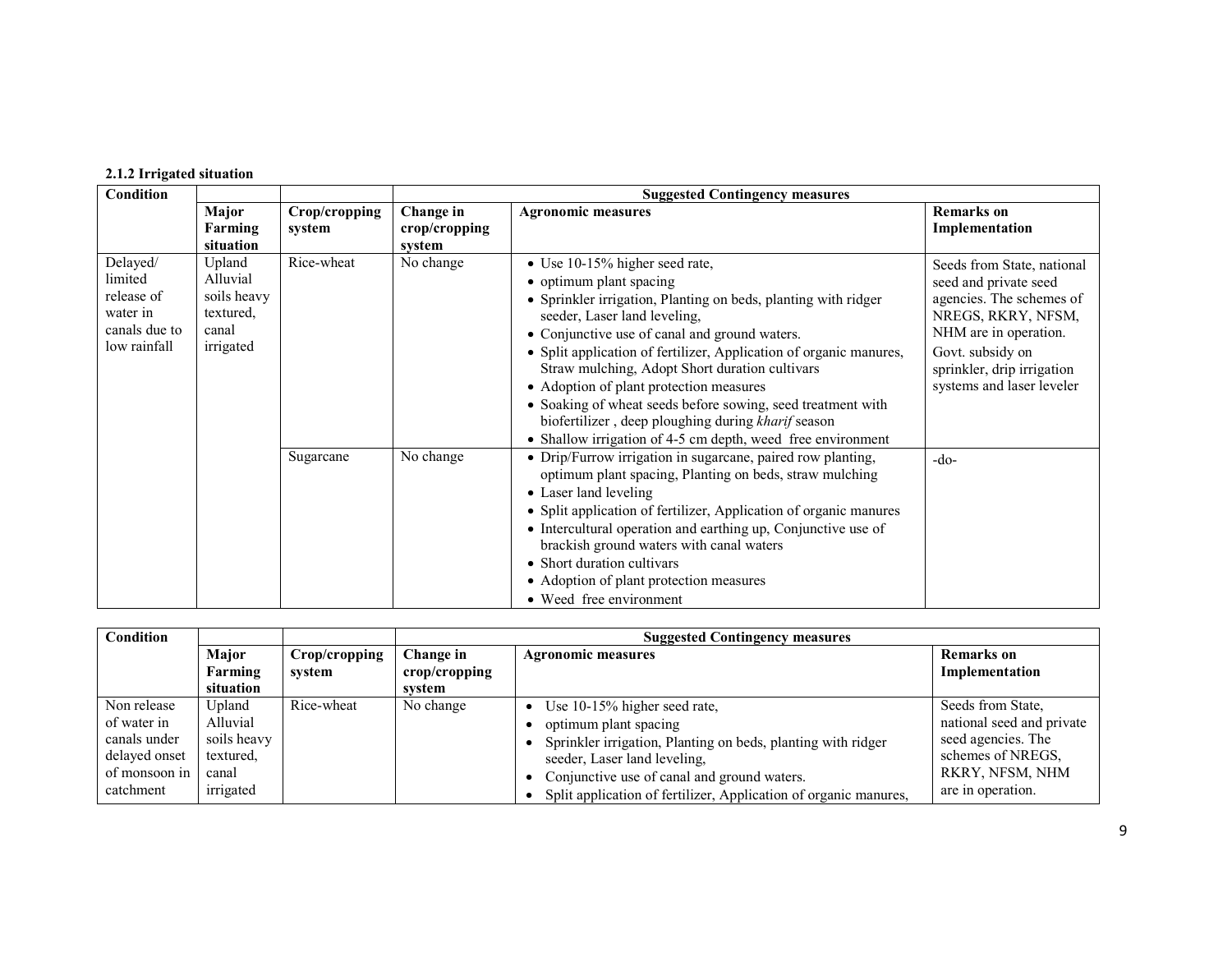| Condition |                               |                         |                                      | <b>Suggested Contingency measures</b>                                                                                                                                                                                                                                                                                                                                                                                                                     |                                                                              |
|-----------|-------------------------------|-------------------------|--------------------------------------|-----------------------------------------------------------------------------------------------------------------------------------------------------------------------------------------------------------------------------------------------------------------------------------------------------------------------------------------------------------------------------------------------------------------------------------------------------------|------------------------------------------------------------------------------|
|           | Major<br>Farming<br>situation | Crop/cropping<br>system | Change in<br>crop/cropping<br>system | <b>Agronomic measures</b>                                                                                                                                                                                                                                                                                                                                                                                                                                 | <b>Remarks</b> on<br>Implementation                                          |
|           |                               |                         |                                      | Straw mulching, Adopt short duration cultivars<br>Adoption of plant protection measures<br>Soaking of wheat seeds before sowing, seed treatment with<br>biofertilizer, deep ploughing during kharif season<br>Shallow irrigation of 4-5 cm depth, weed free environment                                                                                                                                                                                   | Govt. subsidy on<br>sprinkler, drip irrigation<br>systems and laser leveler. |
|           |                               | Sugarcane               | No change                            | Drip/Furrow irrigation in sugarcane, paired row planting,<br>$\bullet$<br>optimum plant spacing, Planting on beds, straw mulching<br>Laser land leveling<br>٠<br>Split application of fertilizer, Application of organic manures<br>٠<br>Intercultural operation and earthing up, Conjunctive use of<br>٠<br>brackish ground waters with canal waters<br>Adopt short duration cultivars<br>Adoption of plant protection measures<br>Weed free environment | $-do-$                                                                       |

| Condition                                                                               |                               |                         |                                      | <b>Suggested Contingency measures</b> |                                     |  |
|-----------------------------------------------------------------------------------------|-------------------------------|-------------------------|--------------------------------------|---------------------------------------|-------------------------------------|--|
|                                                                                         | Major<br>Farming<br>situation | Crop/cropping<br>system | Change in<br>crop/cropping<br>system | <b>Agronomic measures</b>             | <b>Remarks</b> on<br>Implementation |  |
| Lack of<br>inflows into<br>tanks due to<br>insufficient<br>/delayed onset<br>of monsoon |                               |                         |                                      | NA                                    |                                     |  |

| Condition    |           |               |               | <b>Suggested Contingency measures</b>                       |                            |  |
|--------------|-----------|---------------|---------------|-------------------------------------------------------------|----------------------------|--|
|              | Major     | Crop/cropping | Change in     | <b>Agronomic measures</b>                                   |                            |  |
|              | Farming   | system        | crop/cropping |                                                             | Implementation             |  |
|              | situation |               | svstem        |                                                             |                            |  |
| Insufficient | Jpland    | Rice-wheat    | Maize-wheat   | Use 10-15% higher seed rate, sprinkler irrigation, planting | Seeds from State, national |  |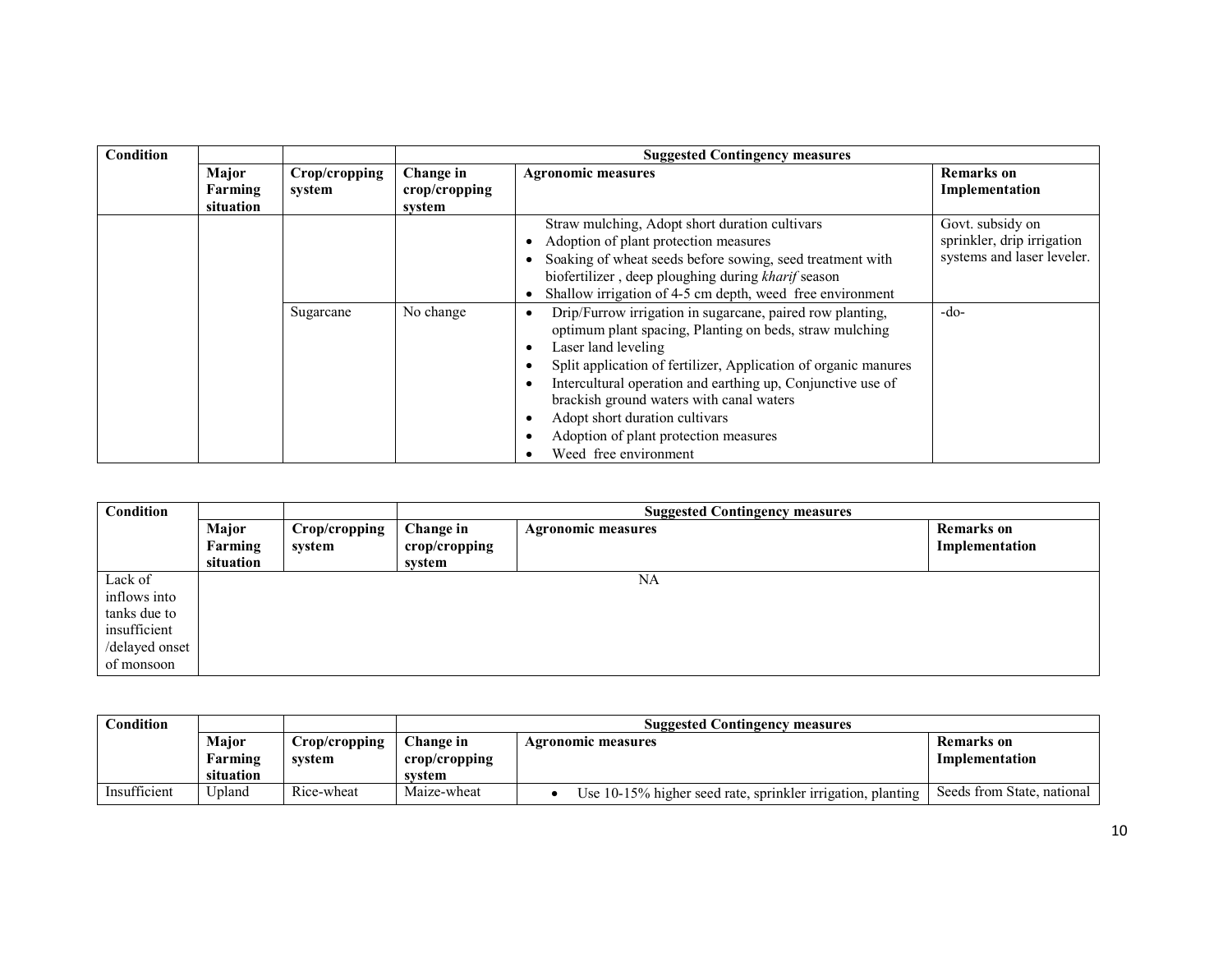| <b>Condition</b>                               |                                              |                         | <b>Suggested Contingency measures</b> |                                                                                                                                                                                                                                                                                                                                                                                                                                                                                                               |                                                                                                                                                                                                               |
|------------------------------------------------|----------------------------------------------|-------------------------|---------------------------------------|---------------------------------------------------------------------------------------------------------------------------------------------------------------------------------------------------------------------------------------------------------------------------------------------------------------------------------------------------------------------------------------------------------------------------------------------------------------------------------------------------------------|---------------------------------------------------------------------------------------------------------------------------------------------------------------------------------------------------------------|
|                                                | Major<br><b>Farming</b><br>situation         | Crop/cropping<br>system | Change in<br>crop/cropping<br>system  | <b>Agronomic measures</b>                                                                                                                                                                                                                                                                                                                                                                                                                                                                                     | <b>Remarks</b> on<br>Implementation                                                                                                                                                                           |
| groundwater<br>recharge due<br>to low rainfall | Alluvial<br>soils, tube<br>well<br>irrigated |                         |                                       | on beds, planting with ridger seeder, laser land leveling,<br>conjunctive use of canal and ground waters.<br>split application of fertilizer, application of organic<br>manures, straw mulching<br>Limited ground water use, prefer life saving irrigation<br>Prefer short duration cultivars<br>Soaking of wheat seeds before sowing<br>Seed treatment with biofertilizer, deep ploughing during<br>kharif season, shallow irrigation of 4-5 cm depth<br>Weed free environment<br>Plant protection measures. | seed and private seed<br>agencies. The schemes of<br>NREGS, RKRY, NFSM,<br>NHM are in operation.<br>Govt. subsidy on<br>sprinkler, drip irrigation<br>systems and laser leveler                               |
|                                                |                                              | Sugarcane               | No change                             | Drip/furrow irrigation in sugarcane, paired row planting,<br>optimum plant spacing, planting on beds, straw mulching<br>in sugarcane<br>Laser land leveling, split application of fertilizer,<br>application of organics, intercultural operation and<br>earthing up<br>Limited ground water use, prefer life saving irrigation<br>Conjunctive use of brackish ground waters with canal<br>waters<br>Prefer short duration cultivars<br>Adoption of plant protection measures<br>Weed free environment        | Seeds from State, national<br>seed and private seed<br>agencies. The schemes of<br>NREGS, RKRY, NFSM,<br>NHM are in operation.<br>Govt. subsidy on<br>sprinkler, drip irrigation<br>systems and laser leveler |

## 2.2 Unusual rains (untimely, unseasonal etc)

| Condition                                                            | <b>Suggested contingency measure</b> |                        |                     |                       |  |  |
|----------------------------------------------------------------------|--------------------------------------|------------------------|---------------------|-----------------------|--|--|
| Continuous high rainfall in a short<br>span leading to water logging | Vegetative stage                     | <b>Flowering stage</b> | Crop maturity stage | Post harvest          |  |  |
| Rice                                                                 |                                      | Drainage               | Drainage            | Shifting to dry place |  |  |
| Wheat                                                                | Planting on beds and drainage        | -do-                   | -do-                | -do-                  |  |  |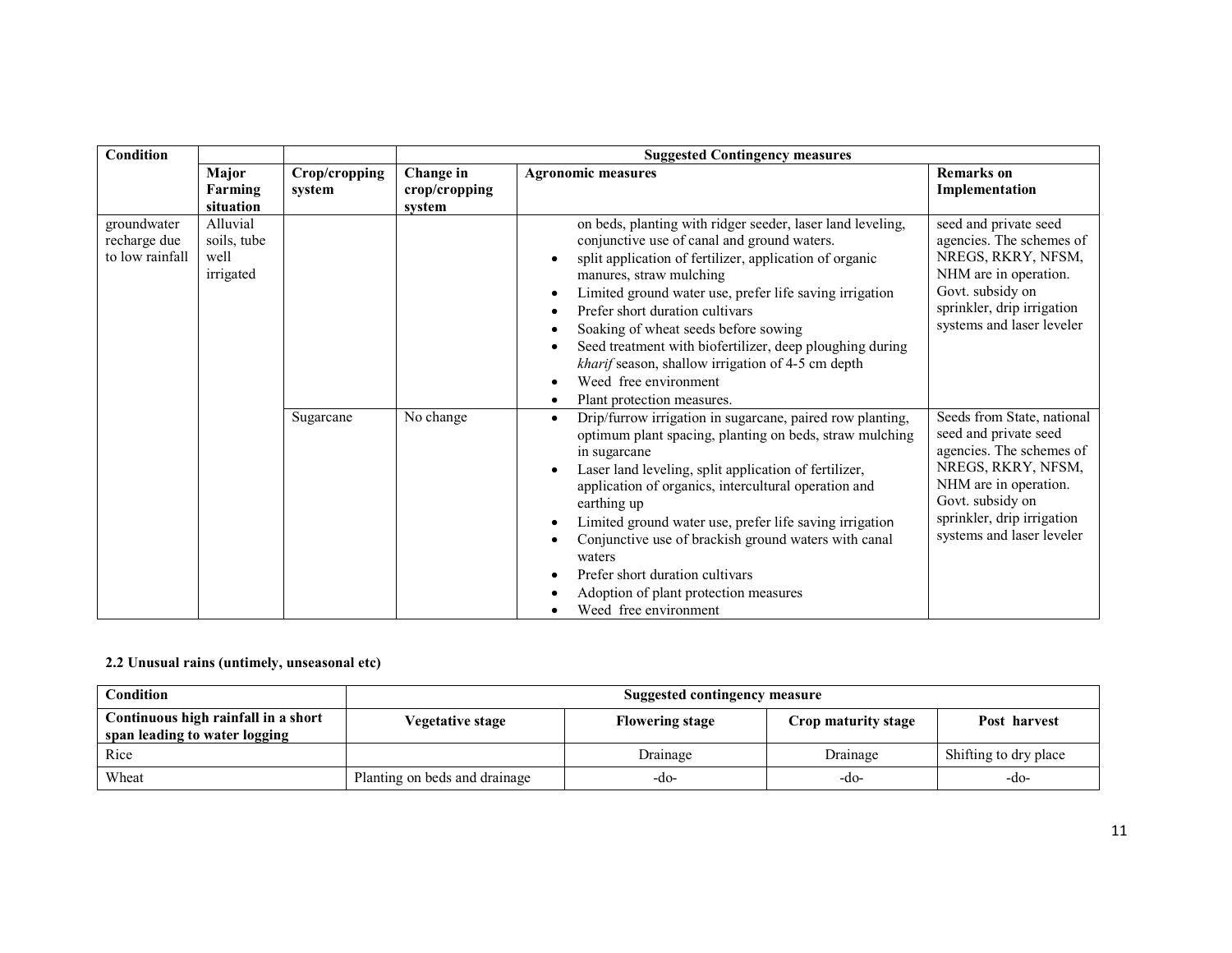| Sugarcane                                               | $-do-$                                                                                                                                                                                 | $-do-$                                                                                                                                                                                                                                                                                                                                                               | $-do-$                                                                   | $-do-$                                                                                                                                                                                                                                                                             |
|---------------------------------------------------------|----------------------------------------------------------------------------------------------------------------------------------------------------------------------------------------|----------------------------------------------------------------------------------------------------------------------------------------------------------------------------------------------------------------------------------------------------------------------------------------------------------------------------------------------------------------------|--------------------------------------------------------------------------|------------------------------------------------------------------------------------------------------------------------------------------------------------------------------------------------------------------------------------------------------------------------------------|
| Vegetables                                              | $-do-$                                                                                                                                                                                 | $-do-$                                                                                                                                                                                                                                                                                                                                                               | $-do-$                                                                   | $-do-$                                                                                                                                                                                                                                                                             |
| Rapeseed-mustard                                        | Drainage, if depth of standing<br>water is $>$ 5-6 cm                                                                                                                                  | Drainage                                                                                                                                                                                                                                                                                                                                                             | Drainage                                                                 | Shifting to dry place                                                                                                                                                                                                                                                              |
| <b>Horticulture</b>                                     |                                                                                                                                                                                        |                                                                                                                                                                                                                                                                                                                                                                      |                                                                          |                                                                                                                                                                                                                                                                                    |
| All Crops                                               | • No adverse effect<br>• Removal of unwanted sprouts<br>insecticides<br>$\alpha$<br>$\bullet$ Spray<br>pesticides to control the insect<br>$\&$ pest<br>• Drain out water excess water | • Drain out the excess water<br>to avoid flower and fruit<br>drop<br>• To control the fruit drop<br>apply foliar application of<br>nutrients<br>and<br>growth<br>regulators.<br>$\bullet$ Apply<br>insecticide<br>&<br>pesticides to control the<br>insect & pest and diseases<br>on young developing fruits<br>• Plough the field to increase<br>the root aeration. | Harvest the fruit crops<br>timely and send to the<br>market immediately. | • Apply fungicide to<br>avoid post harvest<br>diseases.<br>• Proper covering of<br>the produce.<br>• Proper grading and<br>cleaning of<br>fruits<br>immediately<br>after<br>harvest.<br>• Use the damaged<br>fruits for processing<br>water<br>$\bullet$ Use<br>proof<br>packaging |
| Heavy rainfall with high speed winds<br>in a short span |                                                                                                                                                                                        |                                                                                                                                                                                                                                                                                                                                                                      |                                                                          |                                                                                                                                                                                                                                                                                    |
| Rice                                                    | Drain stagnant water                                                                                                                                                                   | Drainage                                                                                                                                                                                                                                                                                                                                                             | Drainage                                                                 | Shifting to dry place                                                                                                                                                                                                                                                              |
| Wheat                                                   | $-do-$                                                                                                                                                                                 | $-do-$                                                                                                                                                                                                                                                                                                                                                               | $-do-$                                                                   | $-do-$                                                                                                                                                                                                                                                                             |
| Sugarcane                                               | $-do-$                                                                                                                                                                                 | $-do-$                                                                                                                                                                                                                                                                                                                                                               | $-do-$                                                                   | $-do-$                                                                                                                                                                                                                                                                             |
| Vegetables                                              | $-do-$                                                                                                                                                                                 | $-do-$                                                                                                                                                                                                                                                                                                                                                               | $-do-$                                                                   | $-do-$                                                                                                                                                                                                                                                                             |
| Rapeseed-mustard                                        | Drainage, if depth of standing<br>water is $> 5-6$ cm                                                                                                                                  | $-do-$                                                                                                                                                                                                                                                                                                                                                               | $-do-$                                                                   | $-do-$                                                                                                                                                                                                                                                                             |
| Horticulture                                            |                                                                                                                                                                                        |                                                                                                                                                                                                                                                                                                                                                                      |                                                                          |                                                                                                                                                                                                                                                                                    |
| Crop1 (all crops)                                       | Drain out excess water                                                                                                                                                                 | • Drain out the excess water to<br>avoid flower and fruit drop<br>• To control the fruit drop<br>apply foliar application of<br>nutrients<br>and<br>growth<br>regulators.                                                                                                                                                                                            | Harvest the fruit crops<br>timely and send to the<br>market immediately. | • Apply fungicide to<br>avoid post harvest<br>diseases.<br>• Proper covering of<br>the produce.<br>· Proper grading and                                                                                                                                                            |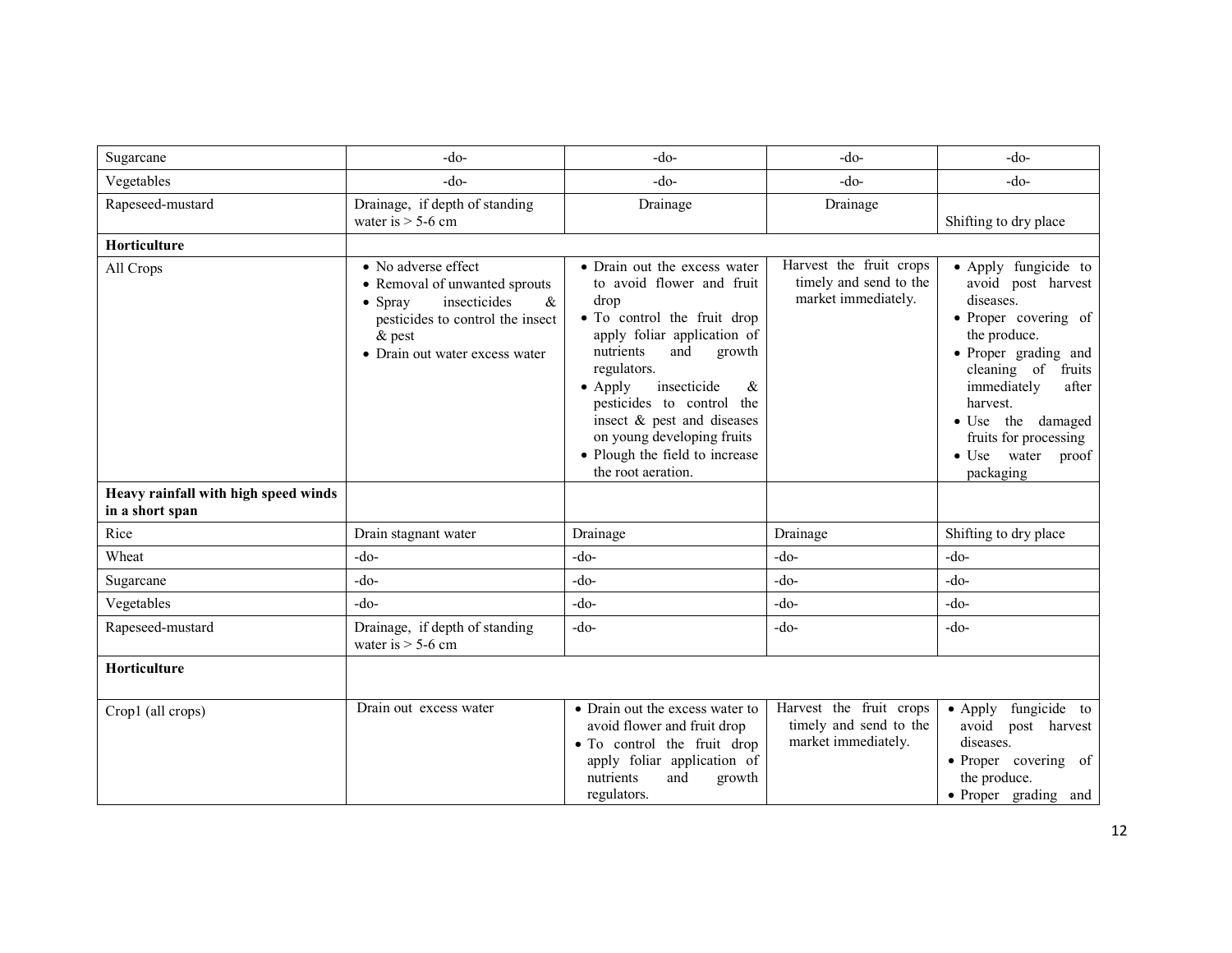| Outbreak of pests and diseases due |                                                                                                                                                                                                                                                                                                                                                       | insecticide<br>$\&$<br>$\bullet$ Apply<br>pesticides to control the<br>insect & pest and diseases<br>on young developing fruits<br>• Plough the field to increase<br>the root aeration. | fruits<br>cleaning<br>of<br>immediately<br>after<br>harvest.<br>· Use the damaged<br>fruits for processing<br>$\bullet$ Use<br>water<br>proof<br>packaging |
|------------------------------------|-------------------------------------------------------------------------------------------------------------------------------------------------------------------------------------------------------------------------------------------------------------------------------------------------------------------------------------------------------|-----------------------------------------------------------------------------------------------------------------------------------------------------------------------------------------|------------------------------------------------------------------------------------------------------------------------------------------------------------|
| to unseasonal rains                |                                                                                                                                                                                                                                                                                                                                                       |                                                                                                                                                                                         |                                                                                                                                                            |
| Rice                               | Bacterial leaf blight, blast disease<br>and false smut increases due to<br>rains<br>Soak 10 kg of seed in 10 lt. water<br>suspension<br>of Emisan / Bavistin 10 gm +1 g<br>Streptocycline for 24 hrs. before<br>sowing. No recommendation at<br>vegetative stage for BLB control                                                                      | Follow recommended control<br>measures                                                                                                                                                  |                                                                                                                                                            |
| Wheat                              | Yellow and brown rust of wheat<br>become severe Powdery mildew<br>intensity<br>becomes low to<br>moderate<br>Karnal bunt increases<br>Spray 600 - 800 gm Mancozeb<br>200 lt. of water/acre at the<br>appearance of disease and repeat<br>after 15-20 days<br>For powdery mildew control<br>spray 600-800 gm wettable<br>sulphur/200 lt. of water/acre |                                                                                                                                                                                         |                                                                                                                                                            |
| Sugarcane                          | Red rot becomes severe due to<br>heavy rains<br>Use disease free setts treated with<br>Emisan containing 6% mercury<br>(Hg) for 4-5 min. or hot steam<br>treated disease free setts                                                                                                                                                                   |                                                                                                                                                                                         |                                                                                                                                                            |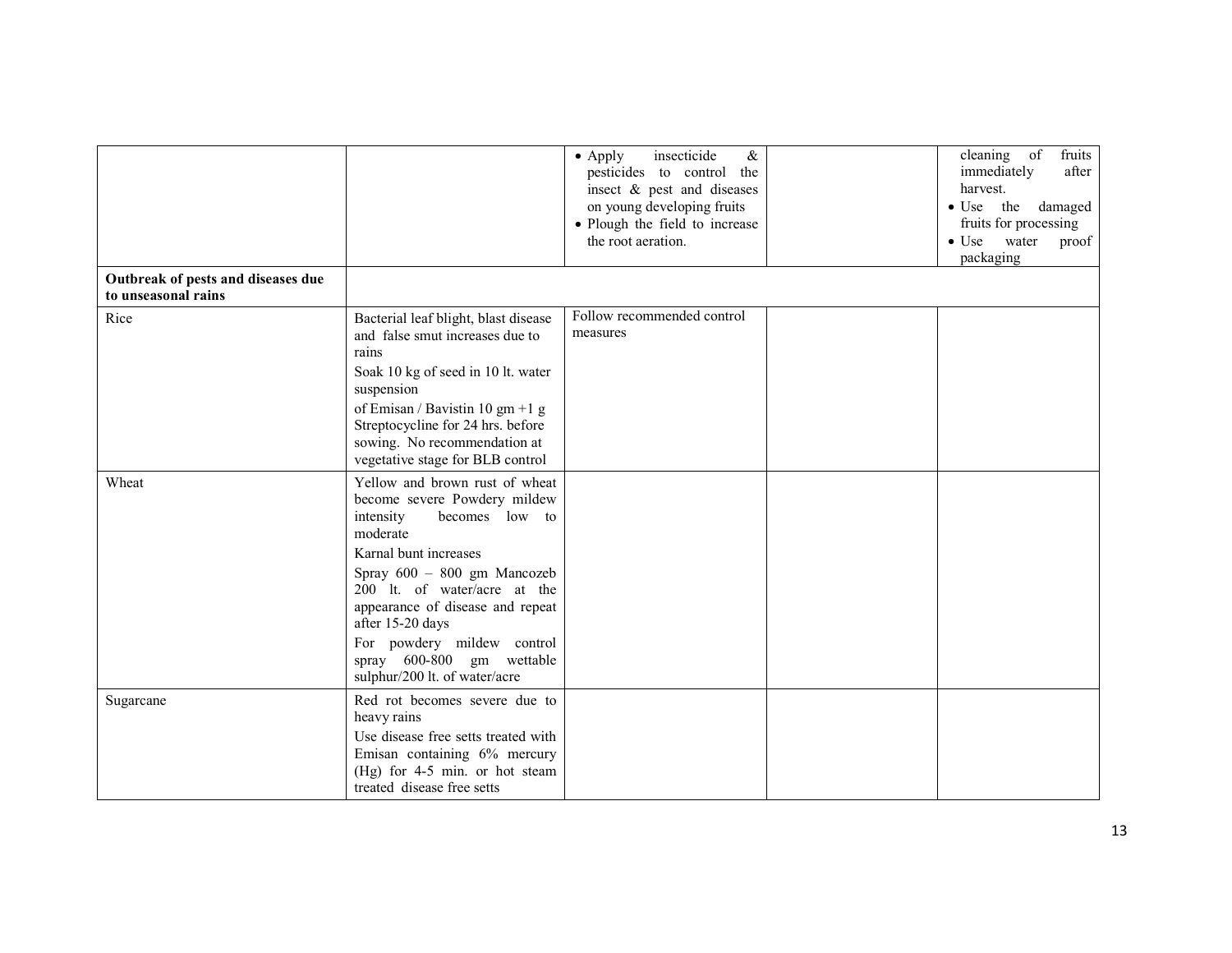| Horticulture |                                                                                                                                                          |
|--------------|----------------------------------------------------------------------------------------------------------------------------------------------------------|
| Potato       | Early and late blight of potato<br>increases with rainfall viral<br>disease decreases Spray<br>Mancozeb $@$ 0.25% 4-5 times at<br>an interval of 15 days |

# 2.3 Floods

| <b>Condition</b>                               | Suggested contingency measure                                                                                                                                                                                                    |                              |                           |                                         |  |  |
|------------------------------------------------|----------------------------------------------------------------------------------------------------------------------------------------------------------------------------------------------------------------------------------|------------------------------|---------------------------|-----------------------------------------|--|--|
| Transient water logging/ partial inundation    | Seedling / nursery stage                                                                                                                                                                                                         | Vegetative stage             | Reproductive stage        | At harvest                              |  |  |
| Rice                                           |                                                                                                                                                                                                                                  | Drainage                     | Drainage                  | Shifting to dry                         |  |  |
|                                                | Drainage, if stagnant water                                                                                                                                                                                                      |                              |                           | place                                   |  |  |
| Wheat                                          | -do-                                                                                                                                                                                                                             | $-do-$                       | $-do-$                    | -do-                                    |  |  |
| Sugarcane                                      | $-do-$                                                                                                                                                                                                                           | $-do-$                       | $-do-$                    | -do-                                    |  |  |
| Vegetables                                     | -do-                                                                                                                                                                                                                             | $-do-$                       | $-do-$                    | $-do-$                                  |  |  |
| Rapeseed-mustard                               | Drainage, if depth of standing water is $> 5-6$ cm                                                                                                                                                                               | Drainage                     | Drainage                  | Shifting to dry<br>place                |  |  |
| Horticulture                                   |                                                                                                                                                                                                                                  |                              |                           |                                         |  |  |
| Crop1 (specify)<br>Crop2<br>Crop3              | Drain out the flood water<br>$\bullet$<br>Drain out the<br>Spray of nutrients/supplementation<br>flood water<br>Prefer plantation of water logging resistant crop like Jamun.<br>٠<br>Mount planting of fruit trees<br>$\bullet$ |                              |                           |                                         |  |  |
| Continuous submergence<br>for more than 2 days |                                                                                                                                                                                                                                  |                              |                           |                                         |  |  |
| Rice                                           | No adverse effect on crop                                                                                                                                                                                                        | No adverse effect<br>on crop | No adverse effect on crop | Shifting the<br>produce to dry<br>place |  |  |
| Wheat                                          | Drainage, if stagnant water                                                                                                                                                                                                      | Drainage                     | Drainage                  | $-do-$                                  |  |  |
| Sugarcane                                      | -do-                                                                                                                                                                                                                             | $-do-$                       | $-do-$                    | $-do-$                                  |  |  |
| Vegetables                                     | -do-                                                                                                                                                                                                                             | $-do-$                       | $-do-$                    | -do-                                    |  |  |
| Rapeseed-mustard                               | Drainage, if depth of standing water is $> 5-6$ cm                                                                                                                                                                               | -do-                         | $-do-$                    | $-do-$                                  |  |  |
| Horticulture                                   |                                                                                                                                                                                                                                  |                              |                           |                                         |  |  |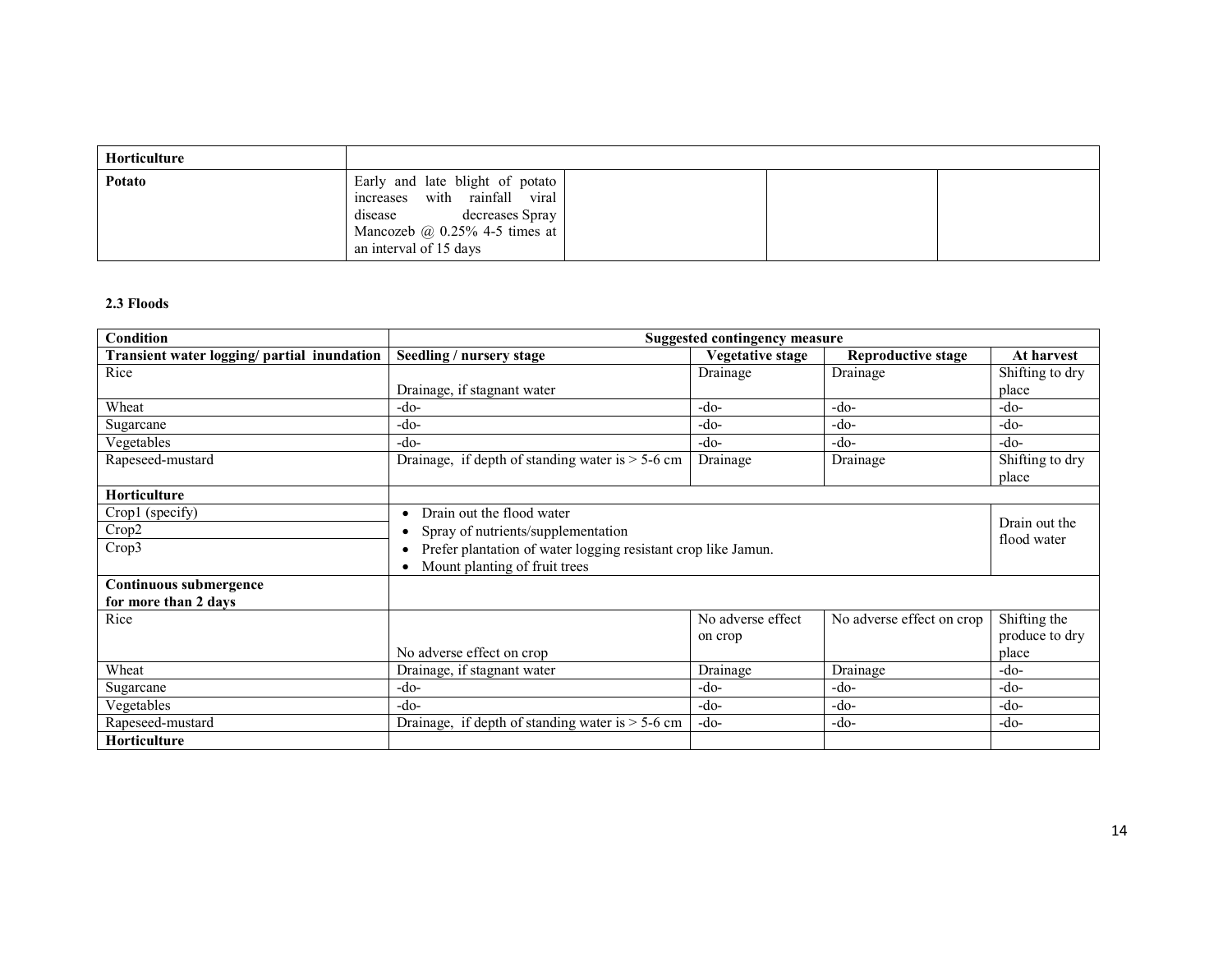|                      | Drain out the flood water<br>Spray of nutrients/supplementation<br>Prefer plantation of water logging resistant crop like Jamun.<br>Mount planting of fruit trees | Drain out the<br>flood water |
|----------------------|-------------------------------------------------------------------------------------------------------------------------------------------------------------------|------------------------------|
| Sea water inundation | NA                                                                                                                                                                |                              |

## 2.4 Extreme events: Heat wave / Cold wave/Frost/ Hailstorm /Cyclone

| <b>Extreme</b>       | <b>Suggested contingency measurer</b>                                                       |                                                                                             |                                                                                             |            |  |  |  |
|----------------------|---------------------------------------------------------------------------------------------|---------------------------------------------------------------------------------------------|---------------------------------------------------------------------------------------------|------------|--|--|--|
| event type           | Seedling / nursery stage                                                                    | <b>Vegetative stage</b>                                                                     | <b>Reproductive stage</b>                                                                   | At harvest |  |  |  |
| <b>Heat Wave</b>     |                                                                                             |                                                                                             |                                                                                             |            |  |  |  |
| Rice                 | Micro-irrigation, avoid irrigation during<br>hot hours with poor quality waters             | Micro-irrigation avoid irrigation during<br>hot hours with poor quality waters              | $\overline{\phantom{a}}$                                                                    |            |  |  |  |
| Sugarcane            | Micro-sprinkler irrigation avoid<br>irrigation during hot hours with poor<br>quality waters | Micro-sprinkler irrigation avoid<br>irrigation during hot hours with poor<br>quality waters | Micro-sprinkler irrigation<br>Avoid irrigation during hot hours<br>With poor quality waters |            |  |  |  |
| Cold wave            |                                                                                             |                                                                                             |                                                                                             |            |  |  |  |
| Wheat                | Irrigation and proper nutrition                                                             | Irrigation and proper nutrition                                                             | Irrigation and proper nutrition                                                             |            |  |  |  |
| Rapeseed-<br>mustard | $-do-$                                                                                      | $-do-$                                                                                      | $-do-$                                                                                      |            |  |  |  |
| <b>Horticulture</b>  |                                                                                             |                                                                                             |                                                                                             |            |  |  |  |
| Vegetables           | Irrigation and proper nutrition                                                             | Irrigation and proper nutrition                                                             | Irrigation and proper nutrition                                                             | Vegetables |  |  |  |
| Frost                |                                                                                             |                                                                                             |                                                                                             |            |  |  |  |
| Wheat                | Irrigation and proper nutrition                                                             | Irrigation and proper nutrition                                                             | Irrigation and proper nutrition                                                             |            |  |  |  |
| Vegetables           | Irrigation and proper nutrition, covering<br>the crop with straw or plastic sheet           | Irrigation and proper nutrition, covering<br>the crop with straw or plastic sheet           | Irrigation and proper nutrition,<br>covering the crop with straw or plastic<br>sheet        |            |  |  |  |
| Rapeseed-<br>mustard | Irrigation and proper nutrition                                                             | Irrigation and proper nutrition                                                             | Irrigation and proper nutrition                                                             |            |  |  |  |
| <b>Hailstorm</b>     |                                                                                             |                                                                                             |                                                                                             |            |  |  |  |
| Cyclone              | NA                                                                                          |                                                                                             |                                                                                             |            |  |  |  |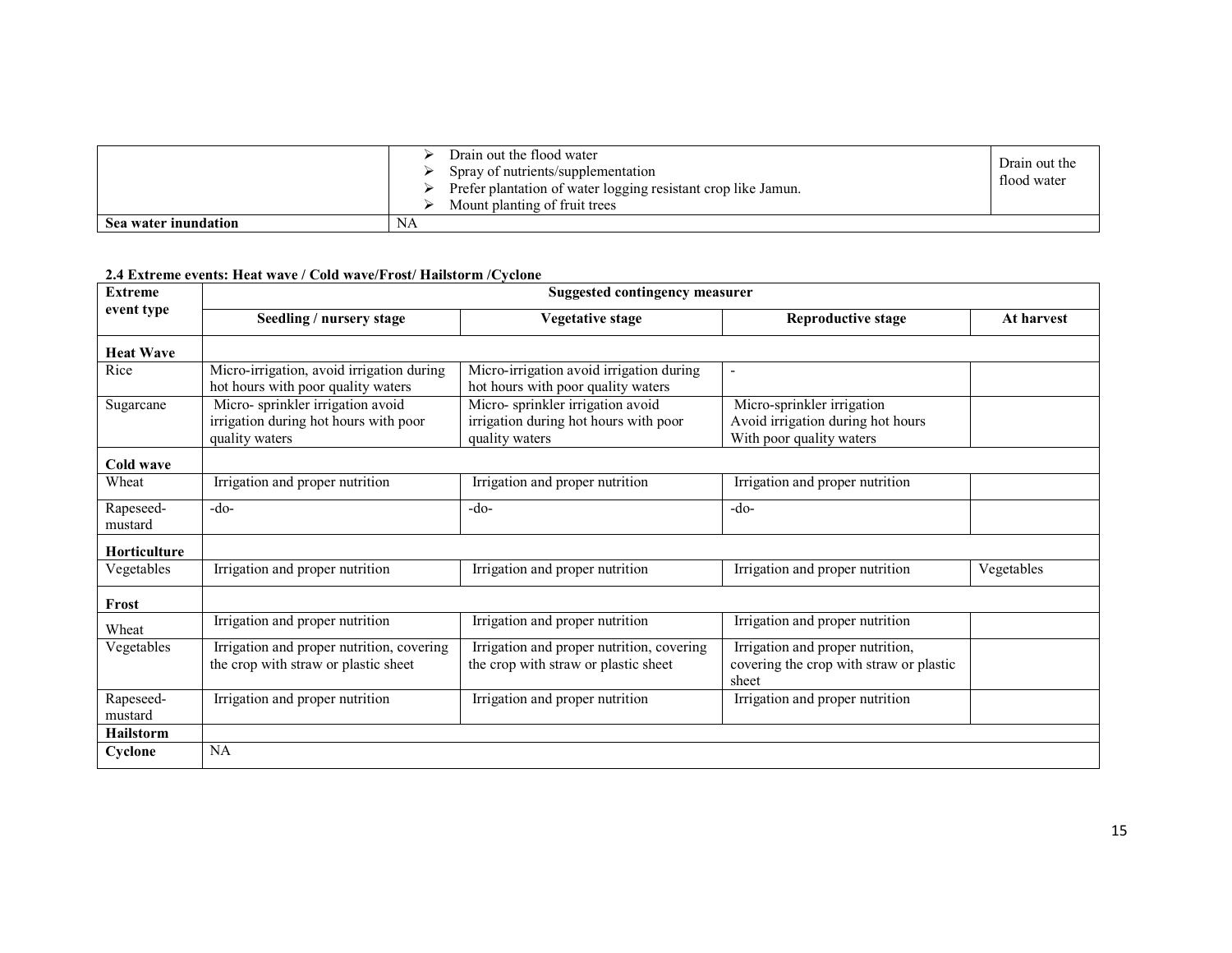# 2.5 Contingent strategies for Livestock, Poultry & Fisheries

# 2.5.1 Livestock

|                                 | <b>Suggested contingency measures</b>                                                                                                                                                                                                                                                                                                                                                                                                                                                                                                                                                                                                                                                                                                                                                                                                                                                                                                                                                                                                                                                                                                                                                                                                                                                                                                                                                                                                                                                                                                                                                                                                         |                                                                                                                                                                                                                                                                                                                                                                                                                                                                                                                                                                                                                                                                                                                                                                                                                                                                                                                                                                                                                                                                                                                                                                   |                                                                                                                                                                                                                                                                                                                            |  |  |
|---------------------------------|-----------------------------------------------------------------------------------------------------------------------------------------------------------------------------------------------------------------------------------------------------------------------------------------------------------------------------------------------------------------------------------------------------------------------------------------------------------------------------------------------------------------------------------------------------------------------------------------------------------------------------------------------------------------------------------------------------------------------------------------------------------------------------------------------------------------------------------------------------------------------------------------------------------------------------------------------------------------------------------------------------------------------------------------------------------------------------------------------------------------------------------------------------------------------------------------------------------------------------------------------------------------------------------------------------------------------------------------------------------------------------------------------------------------------------------------------------------------------------------------------------------------------------------------------------------------------------------------------------------------------------------------------|-------------------------------------------------------------------------------------------------------------------------------------------------------------------------------------------------------------------------------------------------------------------------------------------------------------------------------------------------------------------------------------------------------------------------------------------------------------------------------------------------------------------------------------------------------------------------------------------------------------------------------------------------------------------------------------------------------------------------------------------------------------------------------------------------------------------------------------------------------------------------------------------------------------------------------------------------------------------------------------------------------------------------------------------------------------------------------------------------------------------------------------------------------------------|----------------------------------------------------------------------------------------------------------------------------------------------------------------------------------------------------------------------------------------------------------------------------------------------------------------------------|--|--|
|                                 | <b>Before the event</b>                                                                                                                                                                                                                                                                                                                                                                                                                                                                                                                                                                                                                                                                                                                                                                                                                                                                                                                                                                                                                                                                                                                                                                                                                                                                                                                                                                                                                                                                                                                                                                                                                       | During the event                                                                                                                                                                                                                                                                                                                                                                                                                                                                                                                                                                                                                                                                                                                                                                                                                                                                                                                                                                                                                                                                                                                                                  | After the event                                                                                                                                                                                                                                                                                                            |  |  |
| <b>Drought</b>                  |                                                                                                                                                                                                                                                                                                                                                                                                                                                                                                                                                                                                                                                                                                                                                                                                                                                                                                                                                                                                                                                                                                                                                                                                                                                                                                                                                                                                                                                                                                                                                                                                                                               |                                                                                                                                                                                                                                                                                                                                                                                                                                                                                                                                                                                                                                                                                                                                                                                                                                                                                                                                                                                                                                                                                                                                                                   |                                                                                                                                                                                                                                                                                                                            |  |  |
| Feed and fodder<br>availability | All Districts should be asked to locate their feed and fodder<br>banks in view of submergence situation arising due to draught.<br>Sufficient care must be taken to sensitize the farmers to protect<br>their feed and fodder much ahead of onset of monsoon. The<br>sources for procurement of feed / rice bran (Kunda) within the<br>district and nearest locations should be identified, and the<br>suppliers kept informed about the emergency situation, which<br>might require action at their level for production and supply to<br>the identified areas within the shortest possible time.<br>Complete feed blocks should be prepared and stored in the feed<br>banks for scarcity periods.<br>The livestock holders of small ruminants should be educated/<br>informed to collect sufficient amount of green leaves from<br>edible plants for use during the period of submergence at the<br>earliest, after receipt of draught warning. The district<br>authorities of Animal Husbandry Department should chalk out<br>a complete programme to cater the feed $\&$ fodder needs of<br>livestock.<br>Increase the sown area under fodder crops<br>Looking to scarcity of crop residues, burning of paddy straw<br>and stubbles should not be allowed in Haryana. This can be<br>properly harvested, baled, densified and fortified using 4% urea<br>with molasses and transported to areas of fodder scarcity.<br>Standardized machinery for harvesting, bailing, densification<br>and fortification is available with Punjab Agro Federation and<br>in the market.<br>Prior to the onset of summer all the water ponds/lakes in the | The best option is to open fodder depots for<br>milch animals which farmers will never deposit<br>into the cattle camps and establish cattle camps<br>for dry and scrub animals. These camps should<br>be established along assured source of water or<br>canals for drinking and growing fodder.<br>Facilities like storing densified roughages<br><sup>2</sup><br>transported from other districts should also be<br>established adjacent to these camps.<br>Complete feed blocks stored in the feed banks<br>3.<br>should be provided to productive, lactating and<br>pregnant animals for scarcity periods<br>Since stall feeding adversely affects the breeding<br>4.<br>efficiency in case of sheep, therefore, sheep<br>should always be resorted to natural grazing.<br>Special care is required for productive, lactating<br>5.<br>and pregnant animals. These animals must be<br>supplemented with additional concentrates and<br>fodders.<br>Most of such animals will be retained by the<br>-6.<br>farmers and arrangements for fodder, feed and<br>drinking water should be made accordingly.<br>1. All the affected livestock should have an access | Immediate<br>efforts<br>are<br>needed to grow<br>fodder crops like<br>oats.<br>barley,<br>kasni and lucern<br>etc. in the canal<br>command areas.<br>2.<br>Farmers might<br>have<br>to<br>be<br>compensated for<br>abandoning food<br>commercial<br>$\alpha$<br>cash crop to meet<br>contingent<br>fodder<br>requirements. |  |  |
| Drinking water                  | villages/cities should be filled up with canal water/tube wells.                                                                                                                                                                                                                                                                                                                                                                                                                                                                                                                                                                                                                                                                                                                                                                                                                                                                                                                                                                                                                                                                                                                                                                                                                                                                                                                                                                                                                                                                                                                                                                              | to clean drinking water. Arrangements are<br>required to be made in this regard with the help<br>of concerned Government functionaries of the                                                                                                                                                                                                                                                                                                                                                                                                                                                                                                                                                                                                                                                                                                                                                                                                                                                                                                                                                                                                                     | Normal supply of<br>water should<br>be<br>restored.                                                                                                                                                                                                                                                                        |  |  |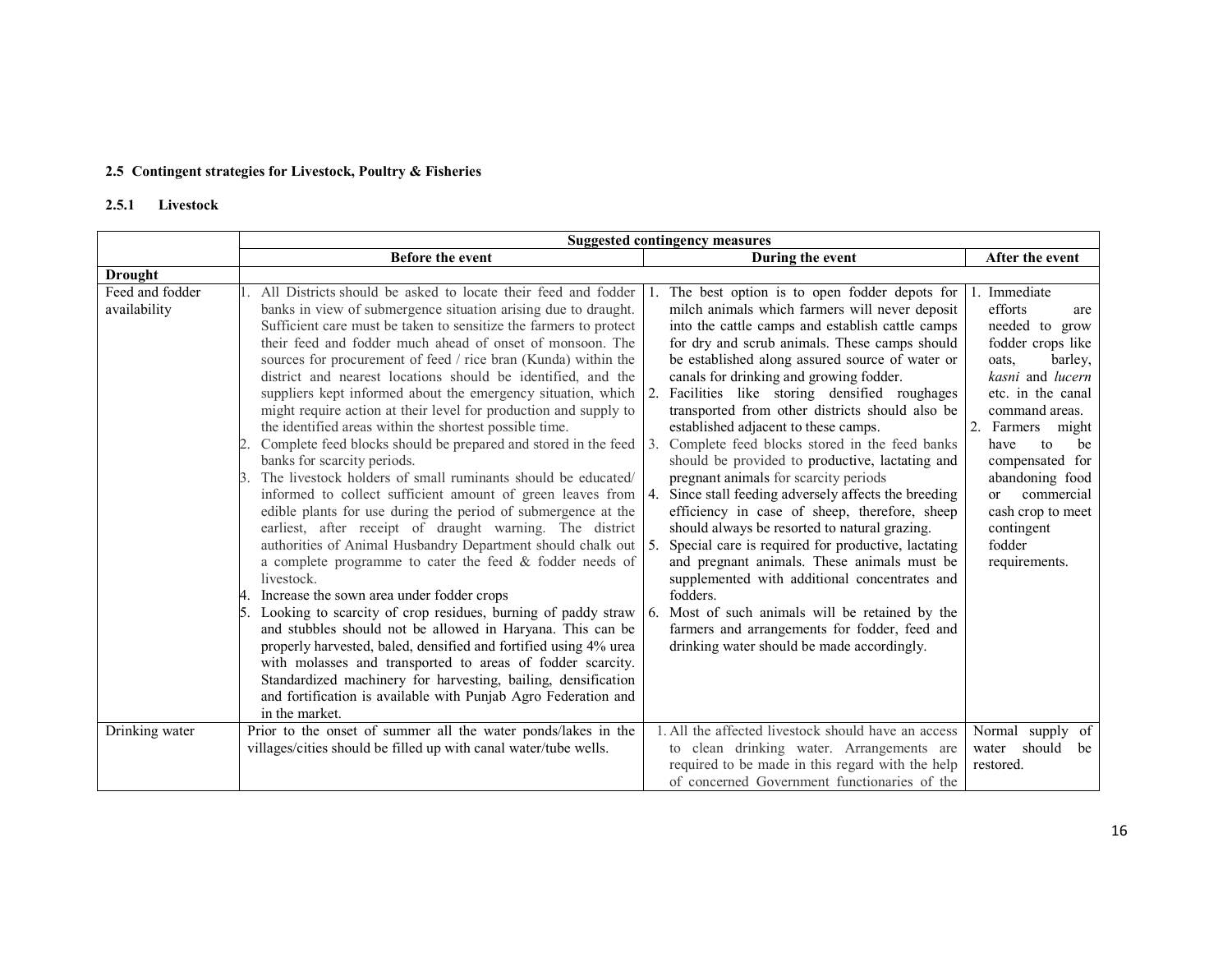|                                  | <b>Suggested contingency measures</b>                                                                                                                                                                                                                                                                                                                                                                                                                                                                                                                                                                                                                                                                                                                                                                                                                                                                                                                                                                                                                                                                                                                      |                                                                                                                                                                                                                                                                                                                                                                                                                                                                                                                                                                                                                                                                                                                                                                                                                                                                                                                   |                                                                                                                                                                                                                                                                                                                                                      |  |  |  |
|----------------------------------|------------------------------------------------------------------------------------------------------------------------------------------------------------------------------------------------------------------------------------------------------------------------------------------------------------------------------------------------------------------------------------------------------------------------------------------------------------------------------------------------------------------------------------------------------------------------------------------------------------------------------------------------------------------------------------------------------------------------------------------------------------------------------------------------------------------------------------------------------------------------------------------------------------------------------------------------------------------------------------------------------------------------------------------------------------------------------------------------------------------------------------------------------------|-------------------------------------------------------------------------------------------------------------------------------------------------------------------------------------------------------------------------------------------------------------------------------------------------------------------------------------------------------------------------------------------------------------------------------------------------------------------------------------------------------------------------------------------------------------------------------------------------------------------------------------------------------------------------------------------------------------------------------------------------------------------------------------------------------------------------------------------------------------------------------------------------------------------|------------------------------------------------------------------------------------------------------------------------------------------------------------------------------------------------------------------------------------------------------------------------------------------------------------------------------------------------------|--|--|--|
|                                  | Before the event                                                                                                                                                                                                                                                                                                                                                                                                                                                                                                                                                                                                                                                                                                                                                                                                                                                                                                                                                                                                                                                                                                                                           | During the event                                                                                                                                                                                                                                                                                                                                                                                                                                                                                                                                                                                                                                                                                                                                                                                                                                                                                                  | After the event                                                                                                                                                                                                                                                                                                                                      |  |  |  |
|                                  |                                                                                                                                                                                                                                                                                                                                                                                                                                                                                                                                                                                                                                                                                                                                                                                                                                                                                                                                                                                                                                                                                                                                                            | Districts.<br>2. Resorting to alternate day watering to camel,<br>sheep and goats. Experimental evidences show<br>that even watering twice a week did not have<br>much adverse effect on body weight of the<br>sheep.<br>3. Avoiding long distance grazing, as tired animals<br>need more and frequent watering and feeding.                                                                                                                                                                                                                                                                                                                                                                                                                                                                                                                                                                                      |                                                                                                                                                                                                                                                                                                                                                      |  |  |  |
| Health and disease<br>management | Constitution of task force at district and sub division level which<br>will formulate guidelines for action should have a mobile<br>veterinary unit at their disposal. Procurement of mineral and feed<br>supplements, life saving drugs, electrolytes, vaccines etc.                                                                                                                                                                                                                                                                                                                                                                                                                                                                                                                                                                                                                                                                                                                                                                                                                                                                                      | Disbursement of supplements, treatment of affected<br>animals in camps, proper disposal of dead animals,<br>deworming and vaccinations.                                                                                                                                                                                                                                                                                                                                                                                                                                                                                                                                                                                                                                                                                                                                                                           | Rehabilitation<br>of<br>affected<br>animals.<br>provision<br>of<br>veterinary aid and<br>follow up, provide<br>supplements etc to<br>make up losses for<br>deficiencies.                                                                                                                                                                             |  |  |  |
| Floods                           |                                                                                                                                                                                                                                                                                                                                                                                                                                                                                                                                                                                                                                                                                                                                                                                                                                                                                                                                                                                                                                                                                                                                                            |                                                                                                                                                                                                                                                                                                                                                                                                                                                                                                                                                                                                                                                                                                                                                                                                                                                                                                                   |                                                                                                                                                                                                                                                                                                                                                      |  |  |  |
| Feed and fodder<br>availability  | 1. All Districts should be asked to locate their feed and fodder<br>banks in view of submergence situation arising due to floods.<br>Sufficient care must be taken to sensitize the farmers to<br>protect their feed and fodder much ahead of onset of monsoon.<br>The sources for procurement of feed / rice bran (Kunda)<br>within the district and nearest locations should be identified,<br>and the suppliers kept informed about the emergency<br>situation, which might require action at their level for<br>production and supply to the identified areas within the<br>shortest possible time.<br>2. Complete feed blocks should be prepared and stored in the<br>feed banks for scarcity periods<br>3. The livestock holders of small ruminants should be educated/<br>informed to collect sufficient amount of green leaves from<br>edible plants for use during the period of submergence at the<br>earliest, after receipt of draught warning. The district<br>authorities of Animal Husbandry Department chalk out a<br>complete programme to cater the feed & fodder needs of<br>cattle, buffalo, sheep, goat, pig, dog, poultry birds etc. | 1. The best option is to open fodder depots for $ 1 $ .<br>milch animals which farmers will never deposit<br>into the cattle camps and establish cattle camps<br>for dry and scrub animals. These camps should<br>be established along assured source of water or<br>canals for drinking and growing fodder.<br>2. Facilities like storing densified roughages<br>transported from other parts of the country<br>should also be established adjacent to these 2.<br>camps.<br>3. Immediate efforts are needed to grow fodder<br>crops like oats, barley, kasni and lucern etc. in<br>the canal command areas.<br>4. Farmers might have to be compensated for<br>abandoning food or commercial cash crops to<br>meet contingent fodder requirements.<br>5. Since stall feeding adversely affects the breeding<br>efficiency in case of sheep, therefore, sheep 3.<br>should always be resorted to natural grazing. | Immediate<br>efforts<br>are<br>needed to grow<br>fodder crops like<br>oats.<br>barley,<br>kasni and lucern<br>etc. in the canal<br>command areas.<br>Farmers might<br>have<br>to<br>be<br>compensated for<br>abandoning food<br>or commercial<br>cash crops to<br>meet contingent<br>fodder<br>requirements.<br>After the sheds<br>have dried, these |  |  |  |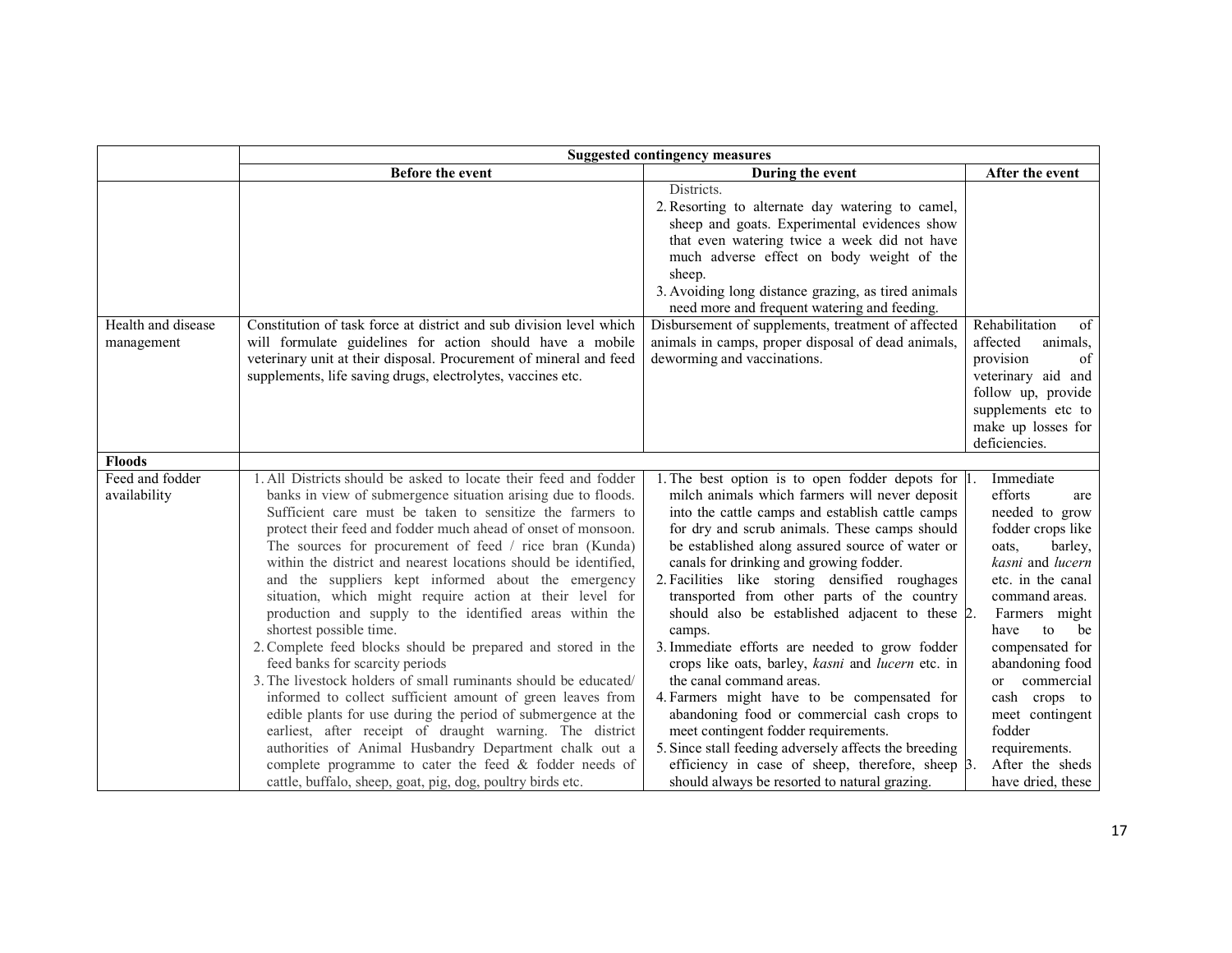|                                           | <b>Suggested contingency measures</b>                                                                                                                                                                                                                                                                                                                                                                                                                                                                                                                                                                                                                                     |                                                                                                                                                                                                                                                                                                                                                              |                                                                                                                                                                                                                                                                                                       |
|-------------------------------------------|---------------------------------------------------------------------------------------------------------------------------------------------------------------------------------------------------------------------------------------------------------------------------------------------------------------------------------------------------------------------------------------------------------------------------------------------------------------------------------------------------------------------------------------------------------------------------------------------------------------------------------------------------------------------------|--------------------------------------------------------------------------------------------------------------------------------------------------------------------------------------------------------------------------------------------------------------------------------------------------------------------------------------------------------------|-------------------------------------------------------------------------------------------------------------------------------------------------------------------------------------------------------------------------------------------------------------------------------------------------------|
|                                           | Before the event                                                                                                                                                                                                                                                                                                                                                                                                                                                                                                                                                                                                                                                          | During the event                                                                                                                                                                                                                                                                                                                                             | After the event                                                                                                                                                                                                                                                                                       |
|                                           | 4. The livestock holders of livestockare trained regarding<br>shifting of animals before flooding. The farmers are instructed<br>to let loose their animals instead of tieing much before flood.<br>5. Increase the sown area under fodder crops<br>6. Looking to scarcity of crop residues, burning of paddy straw<br>and stubbles should not be allowed in Haryana. This can be<br>properly harvested, bailed, densified and fortified using 4%<br>urea with molasses and transported to areas of fodder scarcity.<br>Standardized machinery for harvesting, bailing, densification<br>and fortification is available with Punjab Agro Federation and<br>in the market. | 6. Special care is required for productive, lactating<br>and pregnant animals. These animals must be<br>supplemented with additional concentrates and<br>fodders.<br>7. Most of such animals will be retained by the<br>farmers and arrangements for fodder, feed and<br>drinking water should be made accordingly.                                          | should<br>be<br>disinfected<br>and<br>regular feed of<br>the<br>animals<br>should<br>be<br>introduced<br>gradually.                                                                                                                                                                                   |
| Drinking water                            | Tube wells should be installed before monsoon to provide<br>underground water to the livestock during flood period.                                                                                                                                                                                                                                                                                                                                                                                                                                                                                                                                                       | All the affected livestock and poultry should have<br>an access to clean drinking water. Arrangements<br>are required to be made in this regard with the<br>help of concerned Government functionaries of<br>the Districts. The available water may be<br>chlorinated if required with help of Halogen<br>Tablet prior to drinking by livestock and poultry. | Normal supply of<br>water<br>should be<br>restored.                                                                                                                                                                                                                                                   |
| Health and disease<br>management          | Constitution of task force at district and sub division level which<br>will formulate guidelines for action. Procurement of mineral and<br>feed supplements, life saving drugs, electrolytes, vaccines etc.<br>Workout places for evacuation.                                                                                                                                                                                                                                                                                                                                                                                                                             | Evacuate to safe places, provide veterinary aid to<br>affected animals, proper disposal of dead animals,<br>disainfection of drinking water. If not already done,<br>carry out deworming and vaccinations for HS,<br>FMD, BQ in cattle, PPR, sheep pox, ET in sheep<br>and goats, swine fever in pigs                                                        | Rehabilitation<br>of<br>affected<br>animals,<br>provision<br>$\sigma$<br>veterinary aid and<br>follow up, provide<br>supplements<br>etc.<br>Disinfection<br>of<br>of<br>control<br>area.<br>vectors, prevention<br>spread<br>of<br>of<br>disease/outbreaks.<br>Treatment<br>of  <br>affected animals. |
| Cyclone                                   | $-NA-$                                                                                                                                                                                                                                                                                                                                                                                                                                                                                                                                                                                                                                                                    |                                                                                                                                                                                                                                                                                                                                                              |                                                                                                                                                                                                                                                                                                       |
| Heat wave and cold                        |                                                                                                                                                                                                                                                                                                                                                                                                                                                                                                                                                                                                                                                                           |                                                                                                                                                                                                                                                                                                                                                              |                                                                                                                                                                                                                                                                                                       |
| wave<br>Shelter/environment<br>management | Necessary arrangement of tatties, gunny bags and tirpal should 1.<br>be made available so as to cover the sheds during heat and cold                                                                                                                                                                                                                                                                                                                                                                                                                                                                                                                                      | Window of the sheds should be covered with<br>gunny bags, tatties, and tirpal. Electric fans                                                                                                                                                                                                                                                                 | Normal shelter<br>should be restored                                                                                                                                                                                                                                                                  |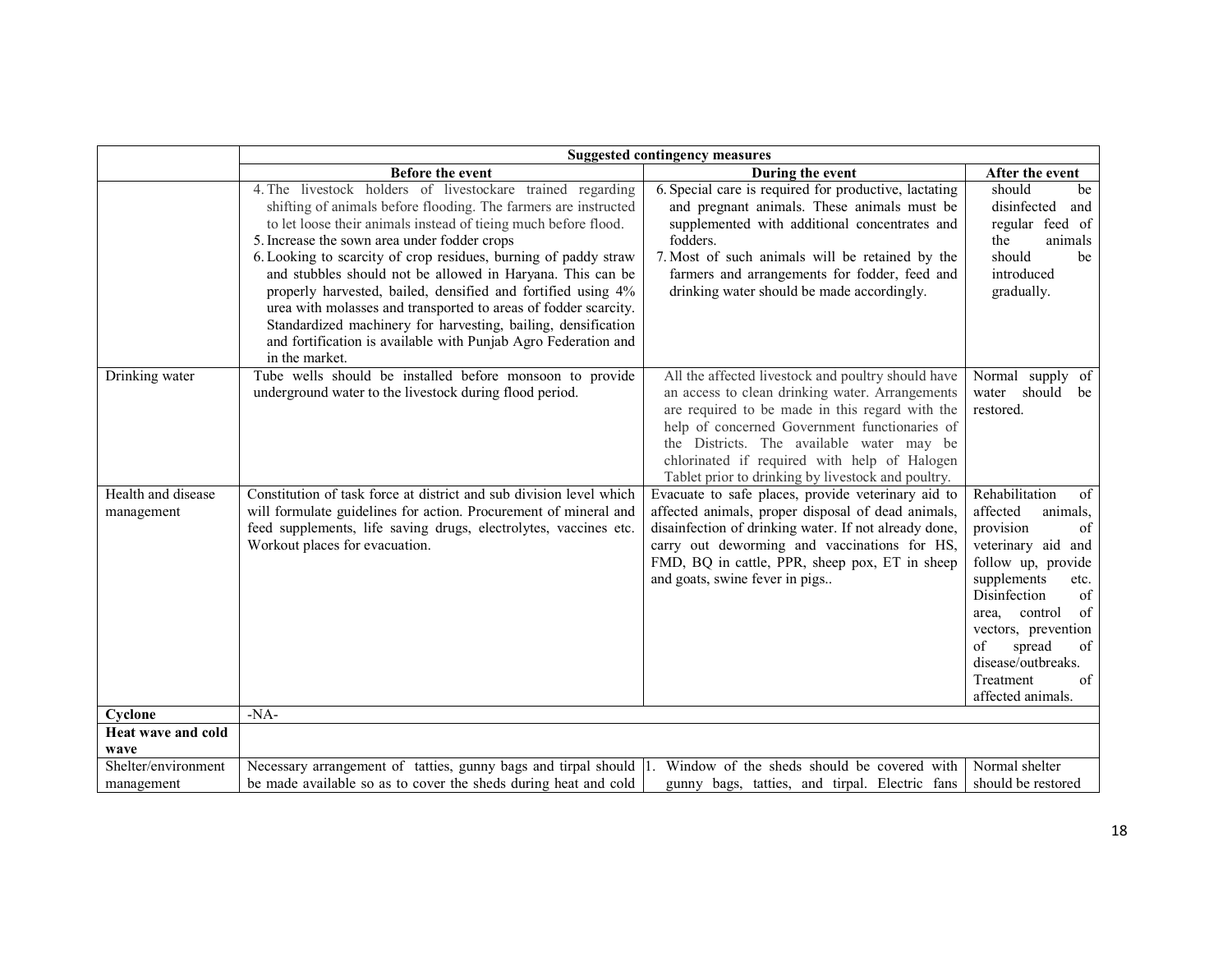|                    | <b>Suggested contingency measures</b>                       |                                                                                                                                                               |                    |
|--------------------|-------------------------------------------------------------|---------------------------------------------------------------------------------------------------------------------------------------------------------------|--------------------|
|                    | <b>Before the event</b>                                     | During the event                                                                                                                                              | After the event    |
|                    | waves                                                       | should be provided in the sheds and if possible<br>desert cooler should be provided during heat<br>period.<br>2. High energy and readily available sources of |                    |
|                    |                                                             | energy nutrients may be provided in the ration.                                                                                                               |                    |
| Health and disease | Provision of shelter/roof/covered and open area to animals, | Cold waves: Cover the animal with old                                                                                                                         | Treatment of       |
| management         | procurement of life saving drugs and vaccines.              | blanket/gunny bag etc. Heat wave: Sprinkle                                                                                                                    | affected animals,  |
|                    |                                                             | water/take buffaloes to ponds. Treat affected                                                                                                                 | provide veterinary |
|                    |                                                             | animals, vaccinate if not done earlier.                                                                                                                       | aid and follow up. |

|                                  | <b>Suggested contingency measures</b>                                                                                                                                                                                                                                                                                                                                                                                                                                                                                                                                                                                                                                                                                        |                                                                                                                                                                                                                           |                                                                                                          |  |
|----------------------------------|------------------------------------------------------------------------------------------------------------------------------------------------------------------------------------------------------------------------------------------------------------------------------------------------------------------------------------------------------------------------------------------------------------------------------------------------------------------------------------------------------------------------------------------------------------------------------------------------------------------------------------------------------------------------------------------------------------------------------|---------------------------------------------------------------------------------------------------------------------------------------------------------------------------------------------------------------------------|----------------------------------------------------------------------------------------------------------|--|
|                                  | Before the event                                                                                                                                                                                                                                                                                                                                                                                                                                                                                                                                                                                                                                                                                                             | During the event                                                                                                                                                                                                          | After the event                                                                                          |  |
| <b>Drought</b>                   |                                                                                                                                                                                                                                                                                                                                                                                                                                                                                                                                                                                                                                                                                                                              |                                                                                                                                                                                                                           |                                                                                                          |  |
| Shortage of feed<br>ingredients  | All Districts should be asked to locate their feed banks in view of<br>submergence situation arising due to draught. Sufficient care must be<br>taken to sensitize the farmers to protect their feed and fodder much<br>ahead of onset of monsoon. The sources for procurement of feed / rice<br>bran (Kunda) within the district and nearest locations should be<br>identified, and the suppliers kept informed about the emergency<br>situation, which might require action at their level for production and<br>supply to the identified areas within the shortest possible time.<br>The district authorities of Animal Husbandry Department should chalk<br>out a complete programme to cater to feed the poultry birds. | Poultry farmers should be provided with<br>sufficient amount of feed ingredients and<br>complete feed during draught situation from<br>the feed banks.                                                                    | feeding<br>Normal<br>should be restored                                                                  |  |
| Drinking water                   | Necessary arrangement for water storage should be made. Hand pumps<br>should be installed around the sheds. Sufficient quantity of electrolytes<br>should be ensured.                                                                                                                                                                                                                                                                                                                                                                                                                                                                                                                                                        | All the affected poultry should have an<br>drinking<br>clean<br>to<br>water.<br>access<br>Arrangements are required to be made in<br>this regard with the help of concerned<br>Government functionaries of the Districts. | Normal<br>drinking<br>water restored                                                                     |  |
| Health and disease<br>management | Constitution of task force at district and sub division level which will<br>formulate guidelines for action should have a mobile veterinary unit at<br>their disposal. Commercial poultry farms can procure grain/feed in<br>advance.                                                                                                                                                                                                                                                                                                                                                                                                                                                                                        | In backyard birds, put some grains and<br>sufficient water inside the enclosure,<br>provide some vitamin supplement.                                                                                                      | In<br>backyard<br>poultry,<br>carry out<br>deworming<br>and<br>vaccination<br>for<br>Ranikhet<br>disease |  |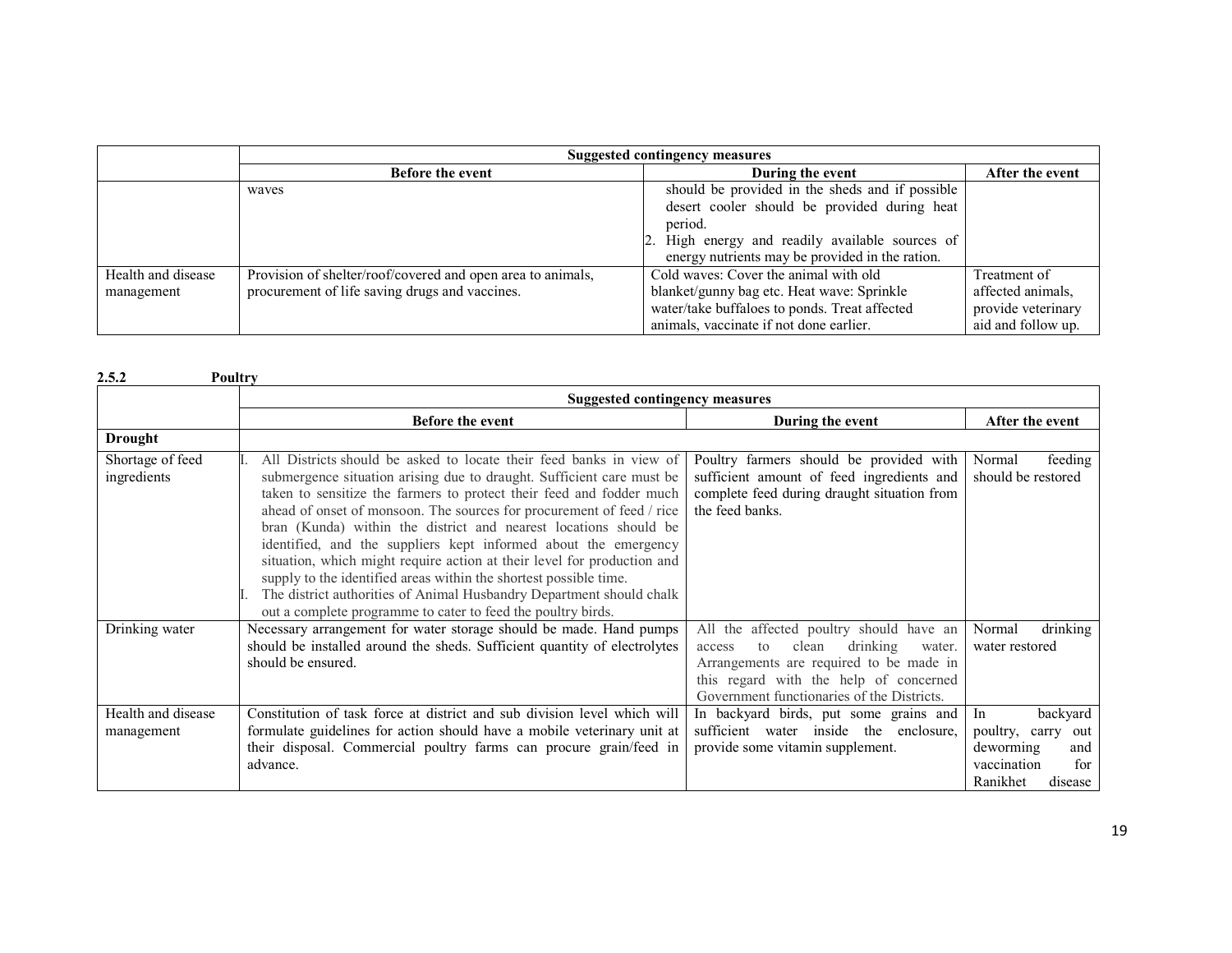| <b>Floods</b>                    |                                                                                                                                                                                                                                                                                                                                                                                                                                                                                                                                                                                                                                                                                                                                                                                        |                                                                                                                                                                                                                                                                                                                                                               | Gumboro.<br>and<br>Provide<br>vitamins<br>mineral<br>and<br>supplement.                                                                                                                                                              |
|----------------------------------|----------------------------------------------------------------------------------------------------------------------------------------------------------------------------------------------------------------------------------------------------------------------------------------------------------------------------------------------------------------------------------------------------------------------------------------------------------------------------------------------------------------------------------------------------------------------------------------------------------------------------------------------------------------------------------------------------------------------------------------------------------------------------------------|---------------------------------------------------------------------------------------------------------------------------------------------------------------------------------------------------------------------------------------------------------------------------------------------------------------------------------------------------------------|--------------------------------------------------------------------------------------------------------------------------------------------------------------------------------------------------------------------------------------|
| Shortage of feed<br>ingredients  | All Districts should be asked to locate their feed banks in view of<br>submergence situation arising due to flood. Sufficient care must be<br>taken to sensitize the farmers to protect their feed much ahead of<br>onset of monsoon. The sources for procurement of feed / rice bran<br>(Kunda) within the district and nearest locations should be<br>identified, and the suppliers kept informed about the emergency<br>situation, which might require action at their level for production<br>and supply to the identified areas within the shortest possible time.<br>II. The poultry farmers should be trained regarding shifting of birds<br>before flood. For shifting of poultry birds to safer places, the farmer<br>should be educated to make suitable cages from bamboos. | Sufficient quantity of feeds stored in the<br>feed banks should be made available to the<br>poultry farmers.                                                                                                                                                                                                                                                  | Normal<br>feeding<br>should be restored                                                                                                                                                                                              |
| Drinking water                   | Prior to the onset of monsoon tube wells should be installed in the<br>villages and near to the poultry farms so as to provide underground<br>water during flood.                                                                                                                                                                                                                                                                                                                                                                                                                                                                                                                                                                                                                      | All the affected poultry should have an<br>drinking<br>to<br>clean<br>access<br>water.<br>Arrangements are required to be made in<br>this regard with the help of concerned<br>Government functionaries of the Districts.<br>The available water may be chlorinated if<br>required with help of Halogen Tablet prior<br>to drinking by livestock and poultry. | Normal<br>drinking<br>water restored                                                                                                                                                                                                 |
| Health and disease<br>management | Constitution of task force at district and sub division level which will<br>formulate guidelines for action should have a mobile veterinary unit at<br>their disposal. Make provision of shelter for evacuation and arrangement<br>around farm so that flood water does not enter poultry farm/shed.<br>Provision or facilities for disposal of dead birds.                                                                                                                                                                                                                                                                                                                                                                                                                            | Evacuate the birds to safer places. Carry out<br>deworming and vaccinations. May dispose<br>off/sell birds for meat purpose. Proper<br>disposal of dead birds.                                                                                                                                                                                                | Make the shed dry,<br>sprinkle lime and<br>insecticides<br>spray<br>disinfectant<br>and<br>before placement of<br>birds.<br>use<br>of<br>coccidiostat in feed<br>water,<br><sub>or</sub><br>and<br>proper disposal of<br>dead birds. |
| Cyclone                          | $-NA-$                                                                                                                                                                                                                                                                                                                                                                                                                                                                                                                                                                                                                                                                                                                                                                                 |                                                                                                                                                                                                                                                                                                                                                               |                                                                                                                                                                                                                                      |
| Heat wave and cold<br>wave       |                                                                                                                                                                                                                                                                                                                                                                                                                                                                                                                                                                                                                                                                                                                                                                                        |                                                                                                                                                                                                                                                                                                                                                               |                                                                                                                                                                                                                                      |
| Shelter/environment              | Necessary arrangement of tatties, gunny bags and tirpal should be made                                                                                                                                                                                                                                                                                                                                                                                                                                                                                                                                                                                                                                                                                                                 | 1. Window of the sheds should be covered                                                                                                                                                                                                                                                                                                                      | Normal shelter                                                                                                                                                                                                                       |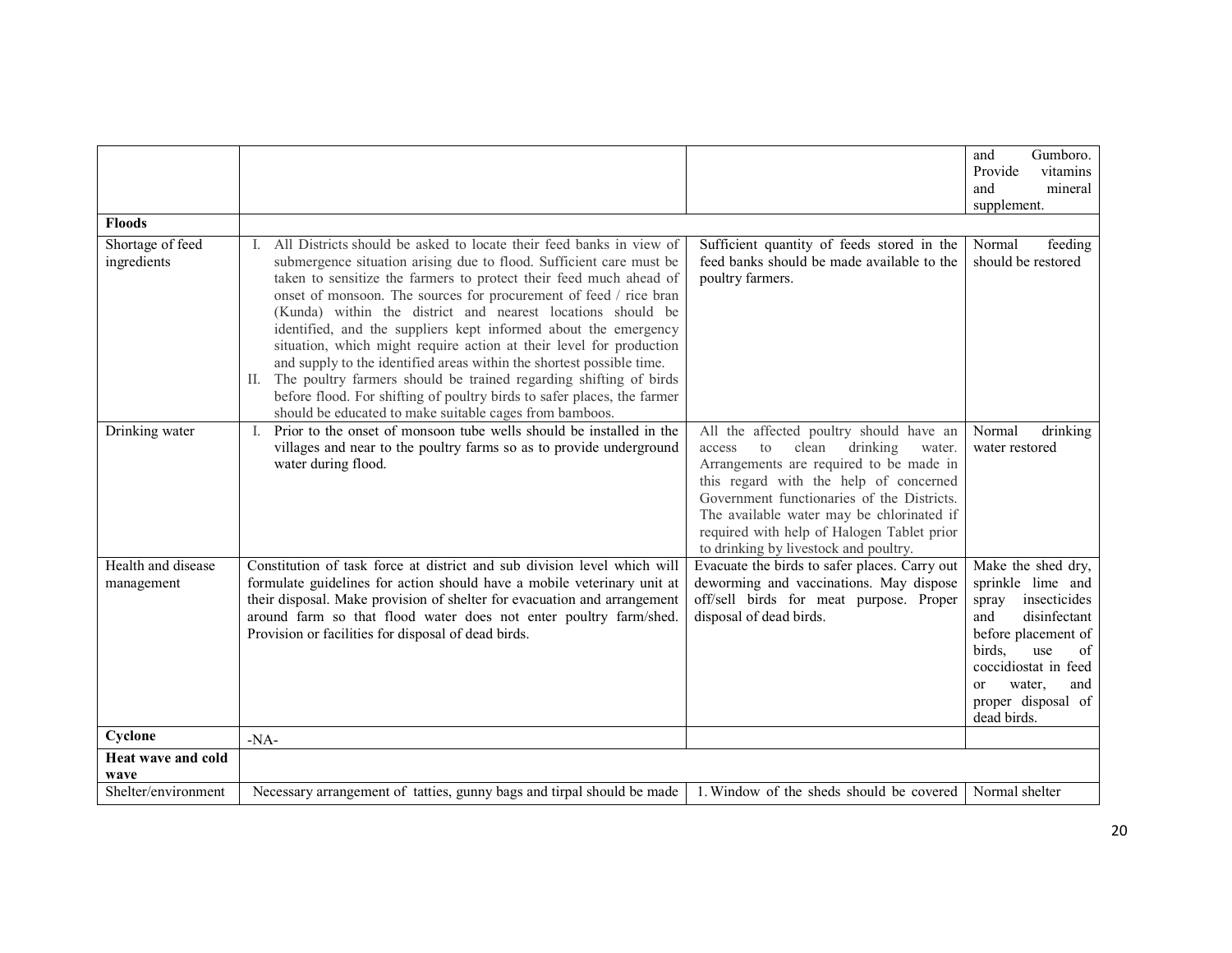| management         | available so as to cover the sheds during heat and cold waves | with gunny bags, tatties, and tirpal. should be restored |  |
|--------------------|---------------------------------------------------------------|----------------------------------------------------------|--|
|                    |                                                               | Electric fans should be provided in the                  |  |
|                    |                                                               | sheds and if possible desert cooler should               |  |
|                    |                                                               | be provided during heat period.                          |  |
|                    |                                                               | 2. High energy and readily available sources             |  |
|                    |                                                               | of energy nutrients may be provided in                   |  |
|                    |                                                               | the ration.                                              |  |
| Health and disease |                                                               |                                                          |  |
| management         |                                                               |                                                          |  |

## 2.5.3 Fisheries

|                                                                         | <b>Suggested contingency measures</b>                                                |                                                                     |                                                                                              |
|-------------------------------------------------------------------------|--------------------------------------------------------------------------------------|---------------------------------------------------------------------|----------------------------------------------------------------------------------------------|
|                                                                         | <b>Before the event</b>                                                              | During the event                                                    | After the event                                                                              |
| 1) Drought                                                              |                                                                                      |                                                                     |                                                                                              |
| A. Capture                                                              |                                                                                      |                                                                     |                                                                                              |
| Marine                                                                  |                                                                                      |                                                                     |                                                                                              |
| Inland                                                                  |                                                                                      |                                                                     |                                                                                              |
| (i) Shallow water depth due to<br>insufficient rains/inflow             |                                                                                      |                                                                     |                                                                                              |
| (ii) Changes in water quality                                           |                                                                                      |                                                                     |                                                                                              |
| (iii) Any other                                                         |                                                                                      |                                                                     |                                                                                              |
| <b>B.</b> Aquaculture                                                   |                                                                                      |                                                                     |                                                                                              |
| (i) Shallow water in ponds due to<br>insufficient rains/inflow          | Further increase the depth of ponds, store<br>the fish stock in $1 \& 2$ ponds only. | Sell the big fishes and keep the smaller<br>fishes in one tank.     | Stock the young fishes in different tanks,<br>species wise.                                  |
| (ii) Impact of salt load build up in<br>ponds / change in water quality | Continuously add some water from tube<br>well/water source in fish ponds             | Do not allow the water level to go below<br>3.5 feet in fish ponds. | Stock the young fishes in different tanks<br>and keep the water between<br>3.5 and 6.0 feet. |
| (iii) Any other                                                         |                                                                                      |                                                                     |                                                                                              |
| 2) Floods                                                               |                                                                                      |                                                                     |                                                                                              |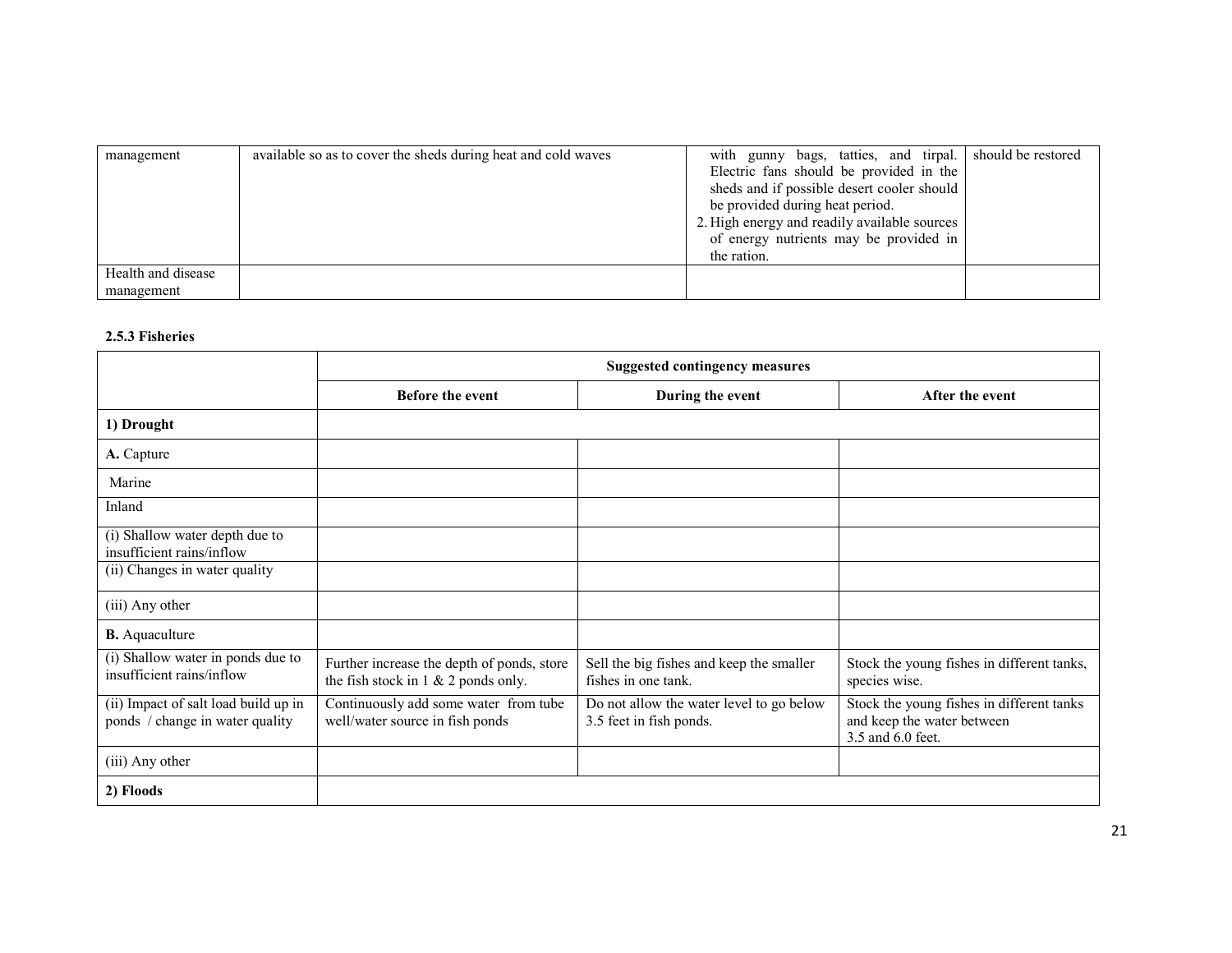| A. Capture                                               |                                                                                                                      |                                                                                                         |                                                                                                                                              |
|----------------------------------------------------------|----------------------------------------------------------------------------------------------------------------------|---------------------------------------------------------------------------------------------------------|----------------------------------------------------------------------------------------------------------------------------------------------|
| Marine                                                   |                                                                                                                      |                                                                                                         |                                                                                                                                              |
| Inland                                                   |                                                                                                                      |                                                                                                         |                                                                                                                                              |
| (i) No. of boats / nets/damaged                          |                                                                                                                      |                                                                                                         |                                                                                                                                              |
| (ii) No.of houses damaged                                |                                                                                                                      |                                                                                                         |                                                                                                                                              |
| (iii) Loss of stock                                      |                                                                                                                      |                                                                                                         |                                                                                                                                              |
| (iv) Changes in water quality                            |                                                                                                                      |                                                                                                         |                                                                                                                                              |
| (v) Health and diseases                                  |                                                                                                                      |                                                                                                         |                                                                                                                                              |
| <b>B.</b> Aquaculture                                    |                                                                                                                      |                                                                                                         |                                                                                                                                              |
| (i) Inundation with flood water                          | Boundaries/Bunds with height >6 feet<br>may be made around fish ponds, will<br>restrict, escape of fishes from ponds | Netout and stock the fishes in one big<br>tanks and make the bund $>6$ feet height<br>around the ponds. | Remove the bund separately and release<br>the fishes, species-wise in tanks.                                                                 |
| (ii) Water contamination and<br>changes in water quality | Add more fresh water in each tank (tube<br>well/canal), grow aquatic weeds.                                          | Repeatedly filter and recirculate water<br>from stocking tanks                                          | Filter, recirculate and add new fresh<br>water every week, will decrease fish<br>mortality.                                                  |
| (iii) Health and diseases                                | Treat the pond water with $KmNO4$ ( $\ddot{a}$ ) 10<br>ppm in each fish tanks. Add new fresh<br>water periodically.  | Disinfect fish ponds with $KmNO4$ (a)<br>10g/10,000 liter water fortnightly.                            | Treatment with $KmNO4$ must continue<br>for one month even after flood situation<br>is out. Remove the highly infected fishes<br>from ponds. |
| (iv) Loss of stock and inputs<br>(feed, chemicals etc)   | Store the inputs at safer places.                                                                                    | Move stock and inputs to safer places<br>and acquire fresh stock in shortage.                           | Retain the normal arrangements.                                                                                                              |
| (v) Infrastructure damage (pumps,<br>aerators, huts etc) | Make alternate arrangements according<br>to the anticipated conditions                                               | Proper<br>maintenance/repairing<br>of<br>damaged infrastructure or make new<br>arrangements.            | of<br>Proper<br>maintenance/repairing<br>damaged infrastructure.                                                                             |
| 3. Cyclone / Tsunami                                     |                                                                                                                      |                                                                                                         |                                                                                                                                              |
| A. Capture                                               |                                                                                                                      |                                                                                                         |                                                                                                                                              |
| Marine                                                   |                                                                                                                      |                                                                                                         |                                                                                                                                              |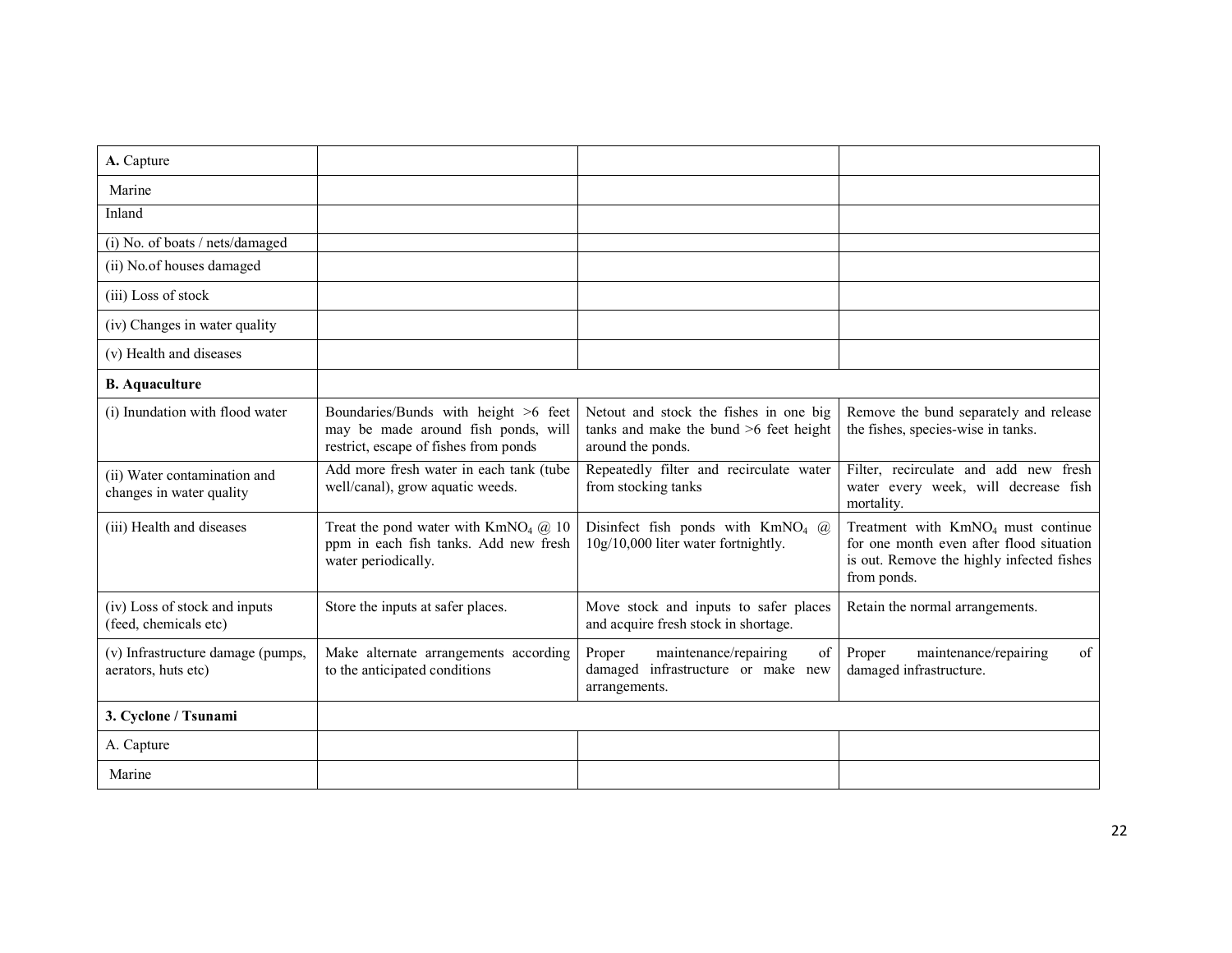| (i) Average compensation paid<br>due to loss of fishermen lives       |                                                                          |                                                                                |                                                                                                                                                           |
|-----------------------------------------------------------------------|--------------------------------------------------------------------------|--------------------------------------------------------------------------------|-----------------------------------------------------------------------------------------------------------------------------------------------------------|
| (ii) Avg. no. of boats $/$<br>nets/damaged                            |                                                                          |                                                                                |                                                                                                                                                           |
| (iii) Avg. no. of houses damaged                                      |                                                                          |                                                                                |                                                                                                                                                           |
| Inland                                                                |                                                                          |                                                                                |                                                                                                                                                           |
| B. Aquaculture                                                        |                                                                          |                                                                                |                                                                                                                                                           |
| (i) Overflow / flooding of ponds                                      |                                                                          |                                                                                |                                                                                                                                                           |
| (ii) Changes in water quality<br>(fresh water / brackish water ratio) |                                                                          |                                                                                |                                                                                                                                                           |
| (iii) Health and diseases                                             |                                                                          |                                                                                |                                                                                                                                                           |
| (iv) Loss of stock and inputs<br>(feed, chemicals etc)                |                                                                          |                                                                                |                                                                                                                                                           |
| (v) Infrastructure damage (pumps,<br>aerators, shelters/huts etc)     |                                                                          |                                                                                |                                                                                                                                                           |
| 4. Heat wave and cold wave                                            |                                                                          |                                                                                |                                                                                                                                                           |
| A. Capture                                                            |                                                                          |                                                                                |                                                                                                                                                           |
| Marine                                                                |                                                                          |                                                                                |                                                                                                                                                           |
| Inland                                                                |                                                                          |                                                                                |                                                                                                                                                           |
| <b>B</b> . Aquaculture                                                |                                                                          |                                                                                |                                                                                                                                                           |
| (i) Changes in pond environment<br>(water quality)                    | Keep the ponds water fresh by adding<br>fresh tubewell water, regularly. | Showering the water in air and add fresh<br>tube-well water, periodically.     | During heat waves, showering is must<br>and also tubewell water. In winter<br>continue adding of tubewell water with<br>KmNO <sub>4</sub> .               |
| (ii) Health and Disease<br>management                                 | Treatment of KmNO4 @ 10 ppm.<br>Sale out the bigger fishes.              | Treatment of KmNO4 @ 10 ppm.<br>Dump the fishes which were heavily<br>infected | Disinfection with KmNO <sub>4</sub> continues.<br>Sale out all the fishes except, infected<br>ones. Dump the infected fishes in a ditch<br>in the ground. |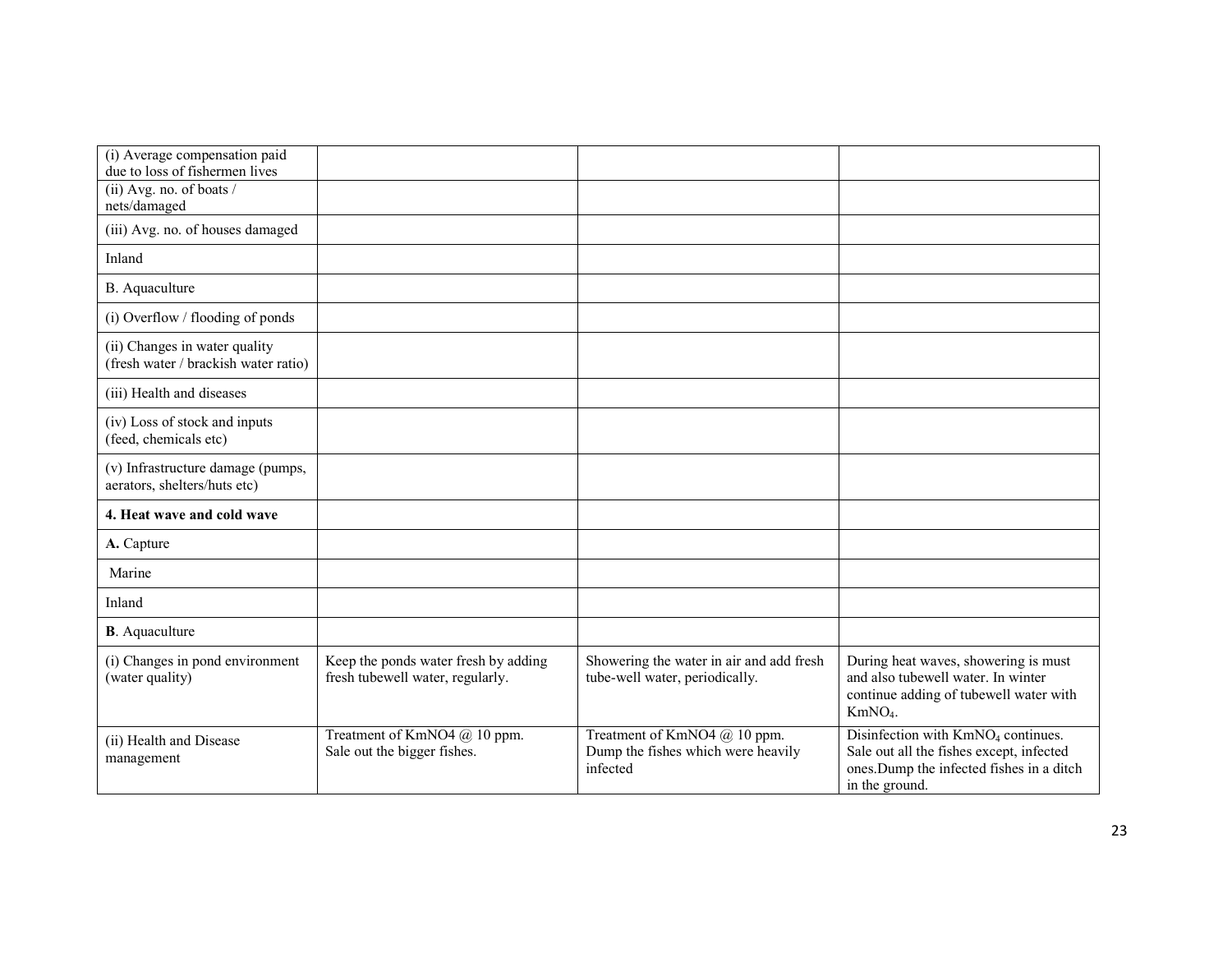

## Annexure 1: Location map of district in the state of Haryana